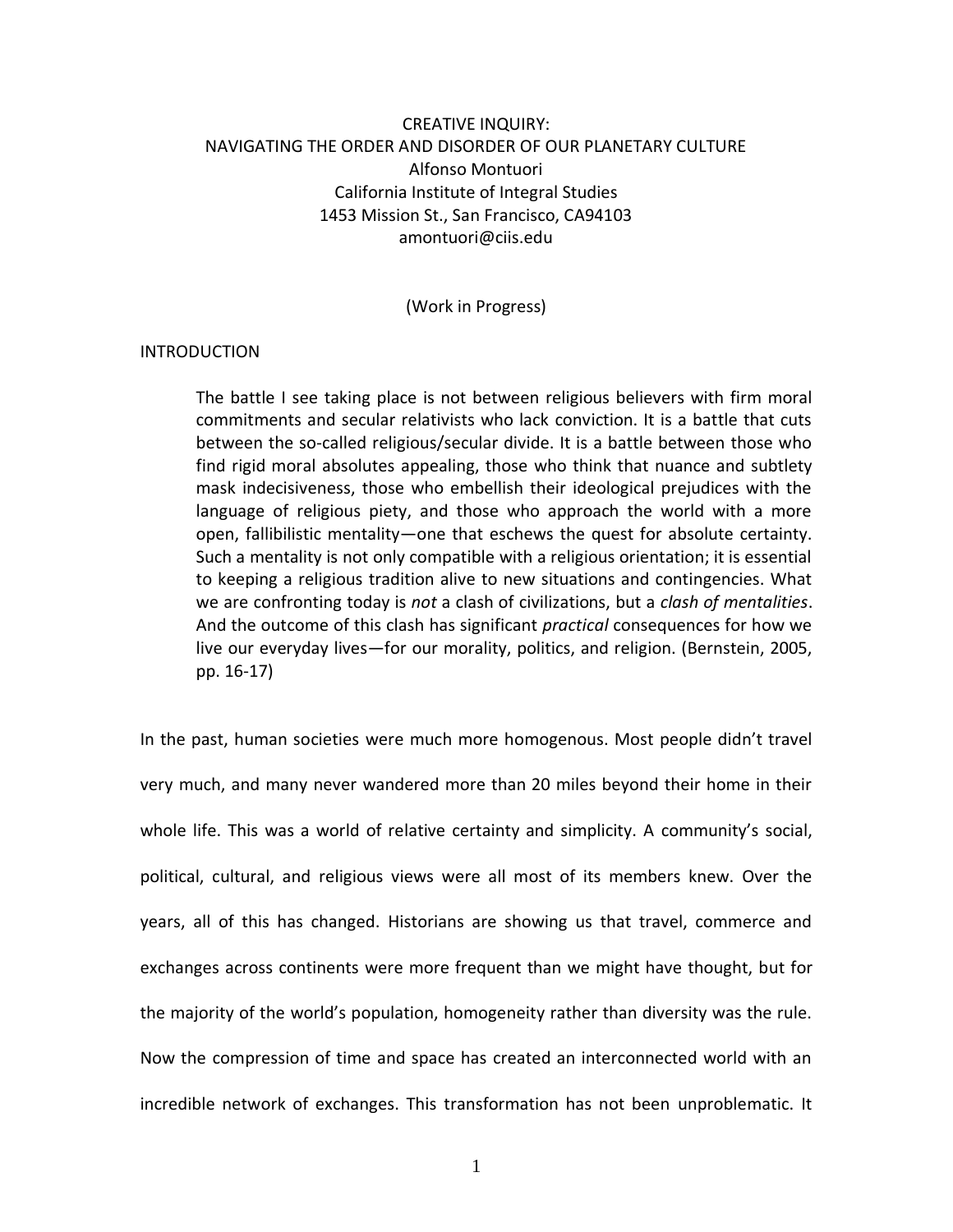has led to a world of pluralism and uncertainty, and the reactions to this complexity have increasingly been marked by polarization.

 In a world of pluralism and uncertainty, human beings are continuously faced with choices because there are few established ways of doing things, and there is increasing novelty and differentiation. There is a vast range of products available on the marketplace, from ice-cream flavors to TV stations to computers, and there are complex existential choices about what to do with one's life, the loss of lifetime employment, changes in gender relations and gender identification, looming environmental catastrophes, immigration, global insecurity, and personal identity. The complexity, pluralism, and uncertainty of life is overwhelming at times. We are arguably in the middle of the *Future Shock* discussed by Alvin Toffler.

In this essay I want the context of our understanding of knowledge and inquiry. I outline two perspectives to knowledge and inquiry, Narcissistic and Reproductive views. These views are sometimes referred to in a more philosophical context as the clash of Order and Disorder, Absolutism and Relativism, or Fundamentalism and Nihilism. I will be drawing extensively on this discourse in an effort to articulate an alternative, which I call *Creative Inquiry*.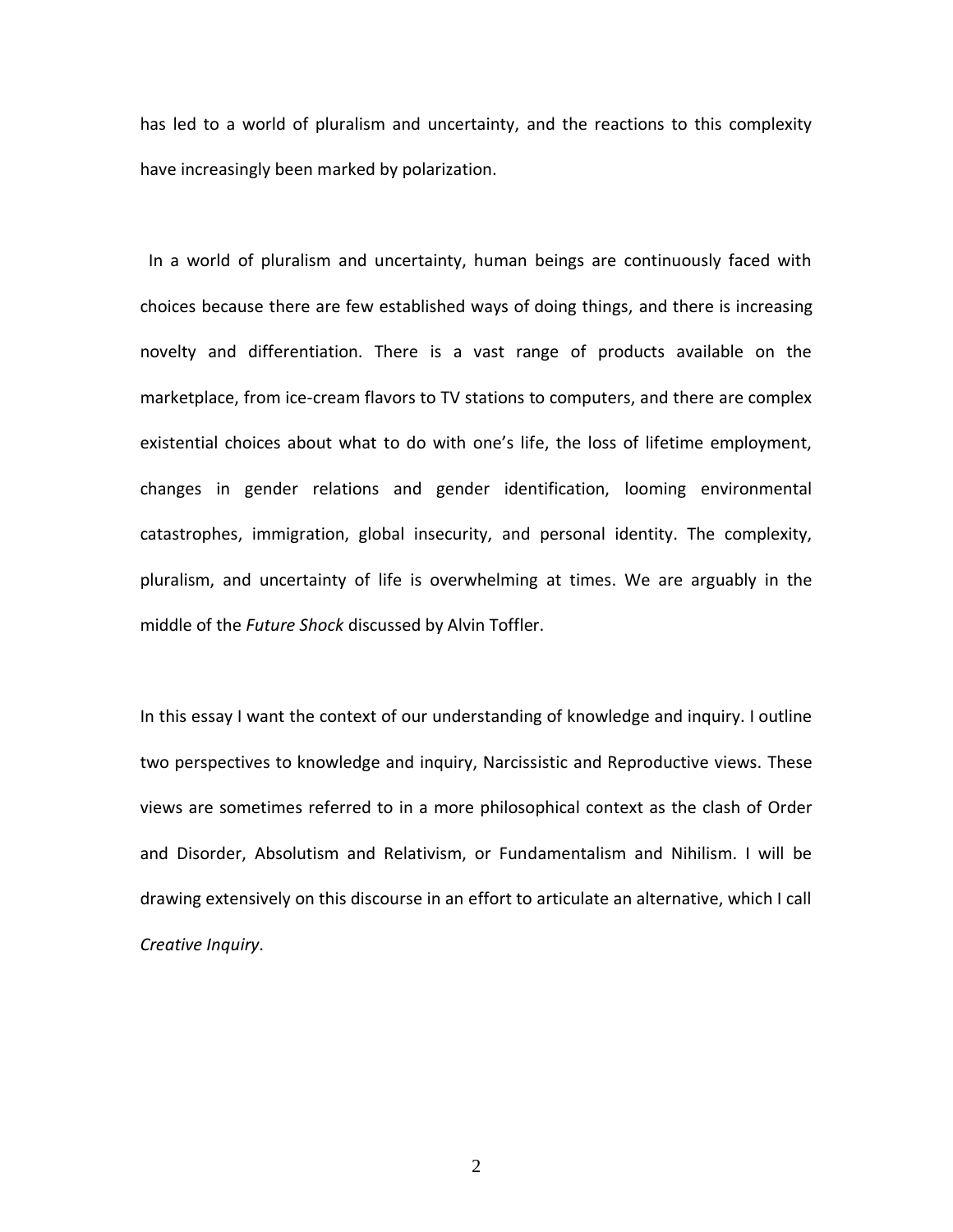#### *Inquiry as a Path to the Future*

Edgar Morin (1999) writes that we are facing a *Crisis of the Future*. We seem to have lost the clear (if admittedly on hindsight problematic) clear visions of the future of earlier times. Where once there was a vision of progress now there seems a void. The very engines of "progress" have turned into problems, and the term progress has not only become problematic—it seems to have fallen out of favor, and is now used very infrequently. The promise of industry and technology has also led to ecological disaster. Individualism has also led to alienation. The motorcar has also led to pollution and congestion. Nuclear energy has also led to the very real fear of global annihilation.

One way this crisis manifests is precisely through two main forms of response. One stressing Absolutist Order (e.g., Fundamentalism) and the other stressing Disorder and every man for himself (Nihilism). These responses manifest both in our philosophical discourse (cf. Bernstein, 1983) and in the world at large (cf. Anderson, 1990).

The critical nature of the situation has arguably pushed to a polarization of perspectives. Although they manifest in different forms, with different names, and have been interpreted in different ways, the underlying premise still brings us back to two opposing positions, one providing a firm foundation for life (cognitive, but also moral and cultural), the other providing none. Is all certainty, all foundation gone, and hence all hope for the future? The feeling that there are no foundations has, I believe, made us unable to think about positive futures. In the same way that it is suggested by some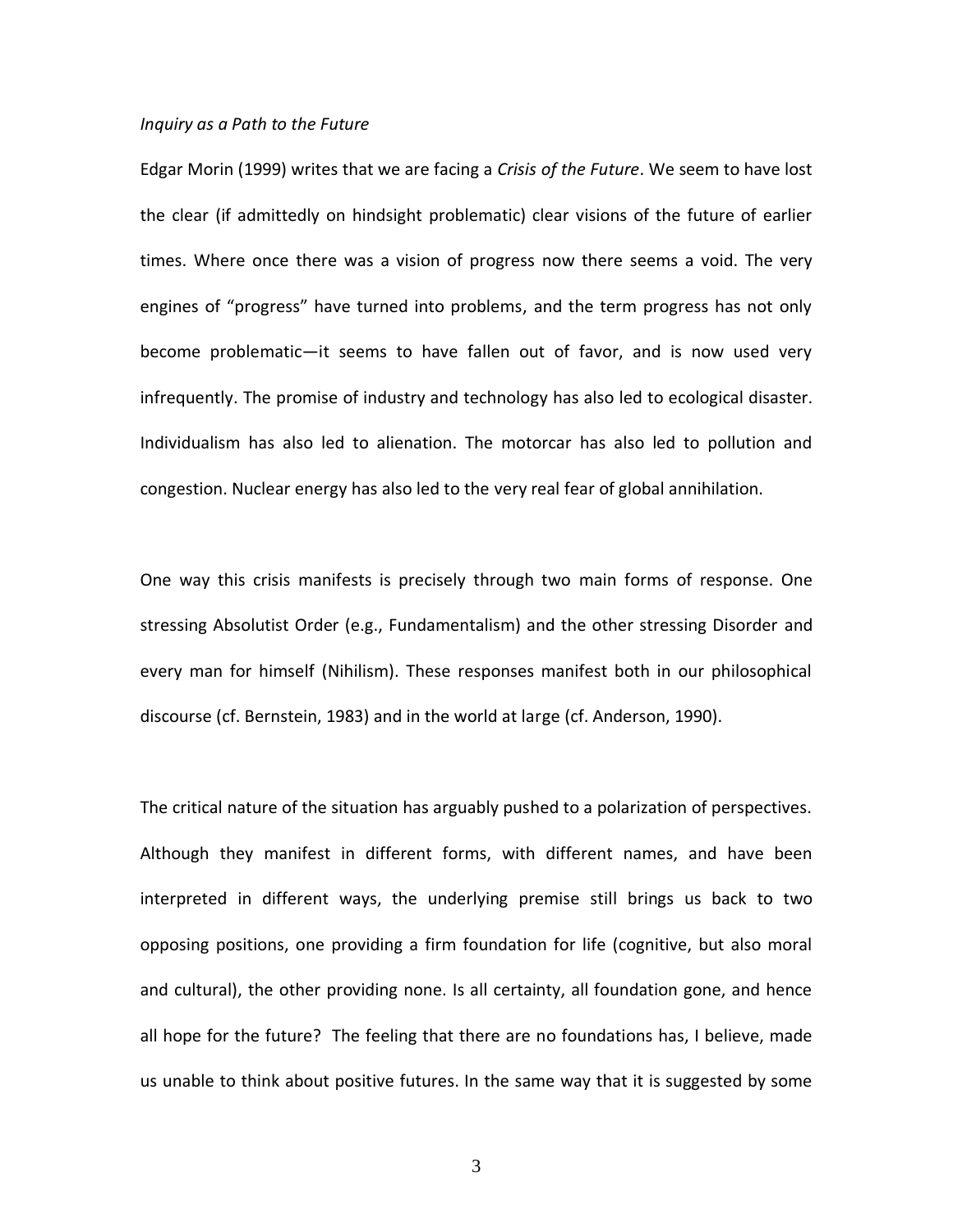religious groups that it is impossible to be ethical without a religious foundation, this lack of foundation has, I believe made it very hard to envision positive futures (Ogilvy, 1995) precisely because we are used to thinking about the future on the basis of a foundation, whether science, dialectical materialism, or religion.

Immanuel Kant asked, What can I know? What should I do? What can I hope for? The inability to answer these questions in any meaningful way other than in the extremes of Absolutist Order or the Disorder of Nihilistic consumerism is central to the crisis of the future. Going beyond these choices requires human creativity, and, I would argue, it requires us to be able to *inquire* into the world in a way that goes beyond Reproductive pre-established answers or pure Narcissistic self-interest. In a world of uncertainty, learning how to learn, how to inquire creatively, offers an opportunity to participate in the world in a more complex way. In a pluralistic world we are constantly faced with difference, novelty, and uncertainty. Traditional Reproductive education has prepared us to deal with the known, but not the unknown. With certainty but not uncertainty. With homogeneity, but not pluralism. With stability, but not change. Narcissistic education, most dominant in the anti-authoritarian 60s, has rejected the traditional Reproductive approaches and defined itself in opposition to it. It celebrates what is left out of traditional, Reproductive education, namely subjectivity, personal history, feelings, play, and imagination. Neither prepares us to address the challenge of the future.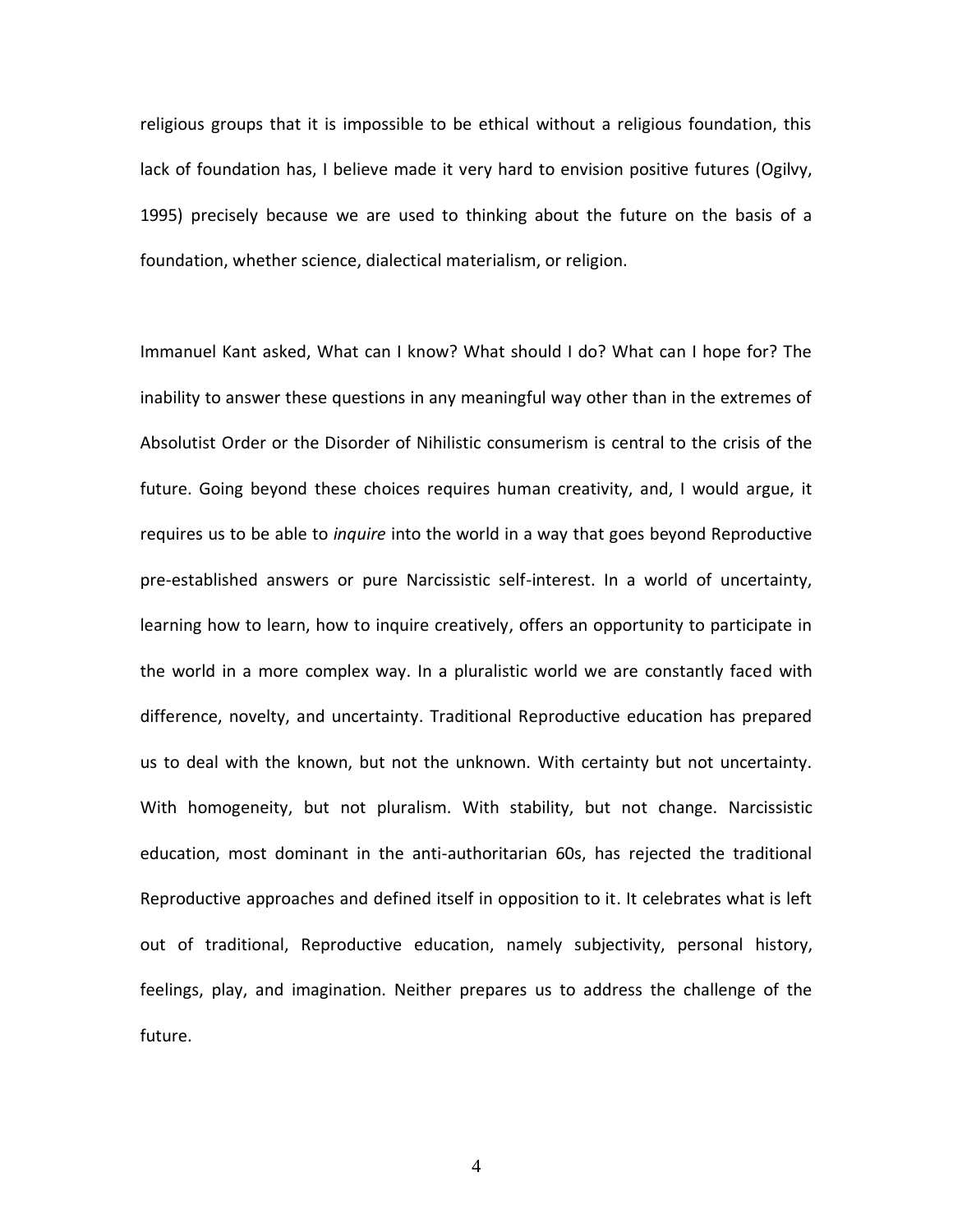My point here is not to offer answers to Kant's questions. My point rather is to propose that at present, we need to engage his questions deeply, but our educational, social, and cultural systems do not prepare is to do so. We literally don't know how to think about them. Simply put, our ability to inquire into the world, and into ourselves, is underdeveloped.

As I already suggested, I propose there are two major *approaches* to knowledge, both of which have been represented in educational institutions: Reproductive education, which stresses the importance of objectivity and the acquisition of knowledge from an external authority. This is what has traditionally been understood as 'education,' in the form of schooling. Learning the established canon, the great books, the material our culture considers essential for us to be good members of society. Reproductive education provides us with answers from authoritative sources. We learn established ways of addressing existing problems. In this sense, in its most extreme version, Reproductive education is the kind of education criticized by the great cyberneticist Heinz Von Foerster (1990), who argued that much of what passes for education treats students as if they were *trivial machines*. In a trivial machine, the output is entirely predictable from the input. In order to be successful, the student must effectively reproduce the authority's input. Any deviation from the input is considered "noise." The inquirer is considered entirely dependent on the authority. Reproductive education does not prepare us for the challenge of *creating* a new world, of participating in a new way in the planetary context. It does not prepare us for a world of uncertainty, pluralism,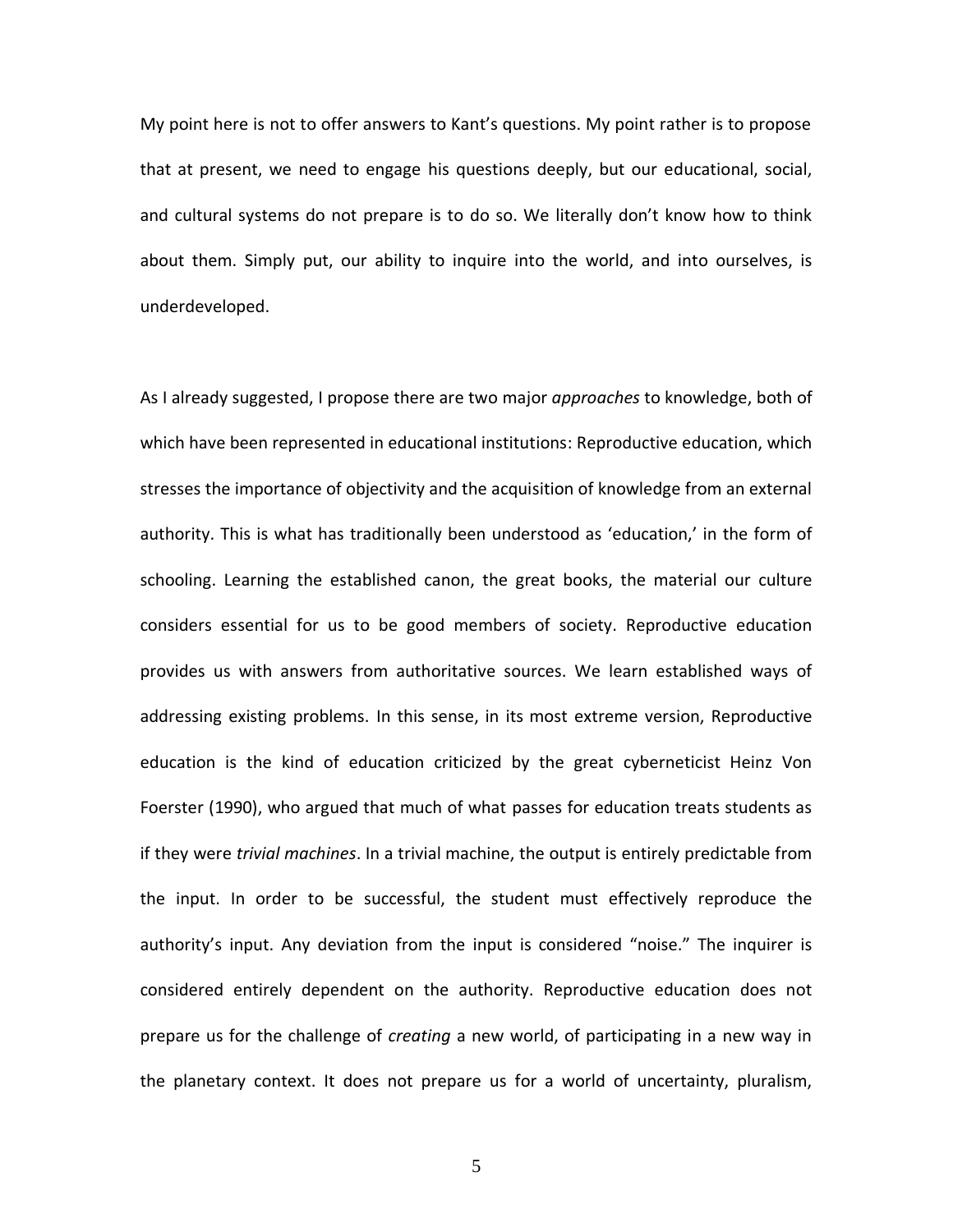novelty, and change. And it also does not prepare us to create ourselves, to become new kinds of citizens in the planetary culture of the  $21<sup>st</sup>$  century (Bocchi & Ceruti, 2004).

The more recent, arguably postmodern, phenomenon of Narcissism stresses the importance of subjectivity over the objectivity of external authority. It privileges the self as the source of authority. Knowledge and its traditional sources have largely lost their authority and are viewed mainly in terms of how they can satisfy, support, and rationalize the project of the ego. Narcissistic learners reject Reproductive education. They challenge authority and the mainstream. They do not believe in any 'objective' truth or right or wrong. But in this sense, as their approach becomes closer and closer to ineffectual nihilism, they paradoxically become trivial machines as well. Reproductive and Narcissistic approaches manifest as reactions to the overwhelming complexity of pluralism and uncertainty, and suggest an *approach to knowledge*. Later on in these pages I will sketch out a possible alternative, an *approach to inquiry*, one that I refer to as *Creative Inquiry*.

### *Reproductive and Narcissistic*

Reproductivism privileges a pre-established Order, whether meta-narratives provided by religion, science, or simply social conformism and nationalism. In an era of great anxiety, when many views compete for dominance, it can easily become strident religious fundamentalism, scientistic faith, or militaristic nationalism (Montuori, 2005a). The assumption is that uncertainty and pluralism are manifestations of Disorder, and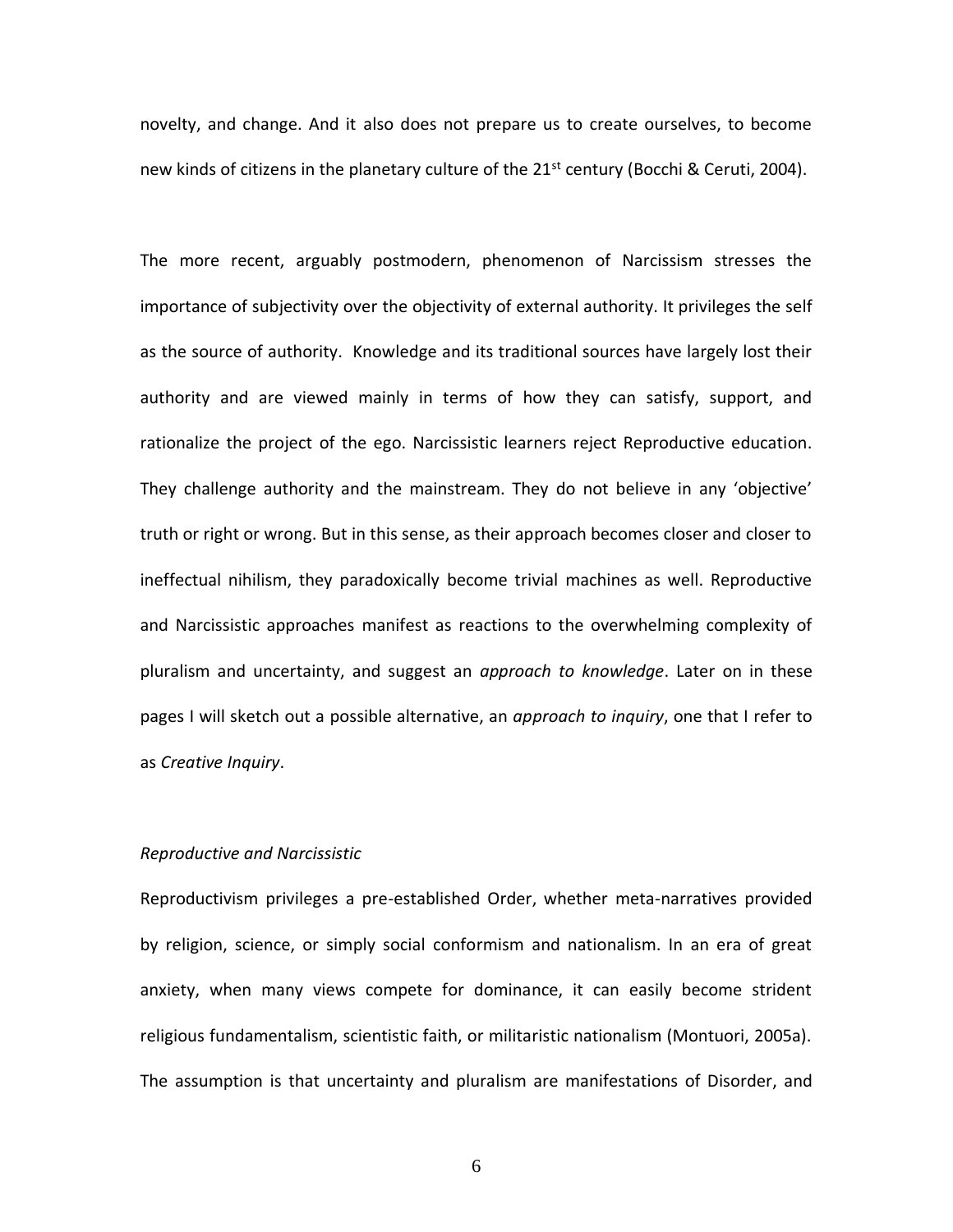will eventually be eliminated. Anything that does not fit in the tight definition of Order is viewed as Disorder, and is the result of ignorance or rejection of the right Order. Deviance from the established Order is to be avoided. The rise of educational institutions based on fundamentalist religious principles, such as Islamic fundamentalist Madrassas and Christian fundamentalist universities in the United States like Bob Jones University are an indicator of the anxiety created by pluralism and uncertainty. In a world of uncertainty and insecurity, they provide clear and unambiguous frameworks for living. Their binary, disjunctive logic tells us who to be for, and who to be against.

Narcissism, on the other hand, privileges Disorder. It holds that there is no privileged framework to make sense of the world, no "King Order," no "meta-narrative." And yet in the context of this Disorder, one has to somehow survive. The manifestations of that urge to survive take the form of economic, 'Materialist Narcissism' or salvific, 'Spiritual Narcissism.' This Narcissism translates into consumerism, including what the Tibetan teacher Chogyam Trungpa called 'spiritual materialism.' In the United States high school children demand automobiles, ipods, computers, video games, \$150 jeans and all sorts of expensive toys, and "self-help" dominates books, television programs, and workshops on creating a self that, through acquisition, can withstand the collective loss of meaning, can fill the emptiness with consumer products and experiences.

# *Order and Disorder*

The old view was based upon clear and distinct ideas and was ushered in by Descartes, among other thinkers. It gave birth to the belief that concepts could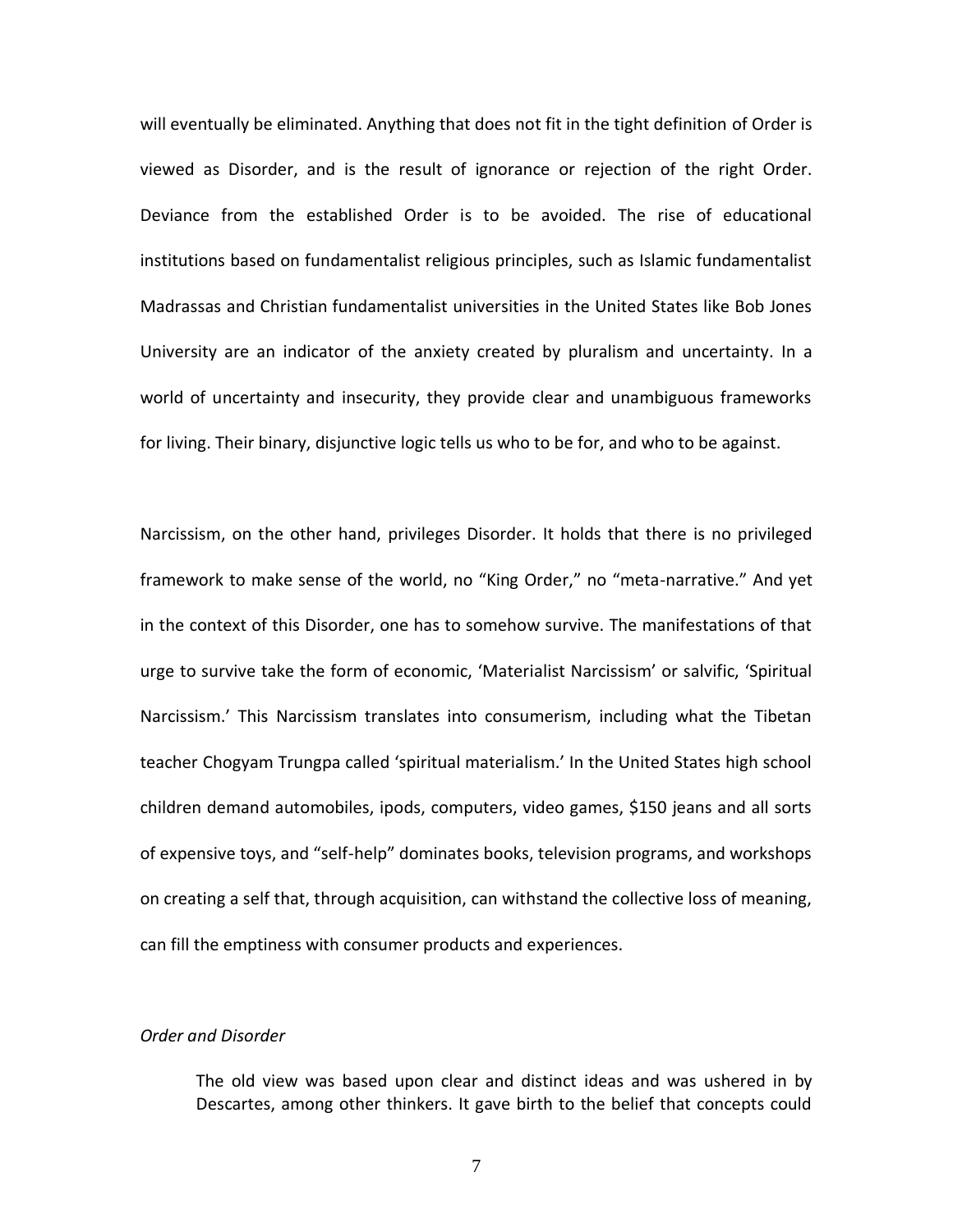be clearly and uniformly defined, that the world could be considered a closed system and understood in the same way that a machine could be understood. Underlying the old view was a single, unified point of view; a viewpoint originally attributed to God but subsequently adopted as the objective eye of science. The new view, on the other hand, will be based upon ambiguity, upon alternate realities, as well as upon multiple points of view of observers who cannot be abstracted from what they are observing. (Low, 2002 p.5)

A polarization between order and disorder is historically common (Morin, 1994). It is reflected on the one hand in positions seeking to re-establish a foundational, totalizing order, and eliminating all that is perceived as disorder, and on the other in nihilist, relativist, positions which fear that with no terra firma, with all absolutes gone, there's literally nothing to hang on to, and anything--or nothing--goes.

Living in this world of pluralism, uncertainty, and complexity is an invitation to clearly understand the generative potential of *disorder*. This presents the first and most important shift in thinking, which flies in the face of everything that was held dear in the reign of King Order, whether that order was provided by God or by Science or by the Laws of Dialectical Materialism (Morin, 1994). In the old theocratic or scientific or ideological order of "metanarratives," of grand, totalizing interpretive frameworks that provided-- and created--order (Lyotard, 1979), we were told to follow the grand musical score that defined our tasks and the actions we were to perform. Any deviation was profoundly problematic. The Inquisition, Auschwitz, and ethnic cleansing represent the extremes of this will to purification to create the pristine Order (Bocchi & Ceruti, 2002). And it is this obsession with order and purity and their enforcement, among other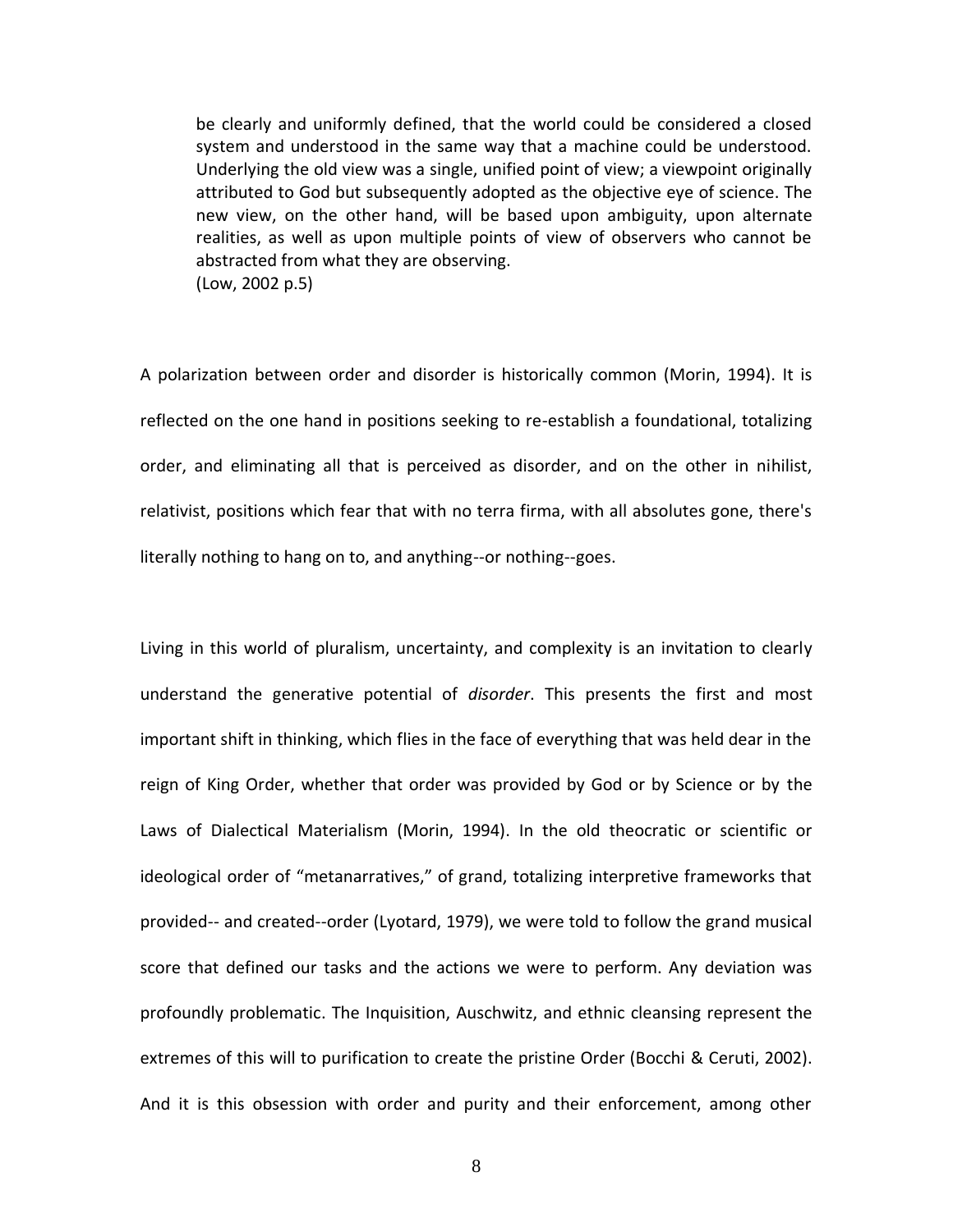things, that led to the post-modern rejection of these kinds of Lyotardian "totalizing metanarratives." In their view. there is not one correct musical score we should all perform. And attempts at imposing such a score have usually led to disasters, humanity's darkest hours.

If once upon a time religion, and then science, provided us with an image of an orderly, knowable, and determined world, in our age this image has progressively crumbled (Bocchi & Ceruti, 2002). Toulmin (1982) has argued that the "hidden agenda" of modernity was to create a completely rational, orderly world. Part of that project included the complete elimination of disorder: order was viewed positively, disorder negatively. What form of organization--be it social, economic, cognitive, or musical- emerges from such a view of order and disorder? An organization--understood here as any complex system ranging from the cognitive to the industrial--that attempts to eliminate all disorder moves perilously close towards becoming a closed, homogeneous, frozen system (Kauffman, 1995; Morin, 1994).

Pluralism and uncertainty in the postmodern world present a considerable challenge for knowledge and inquiry (Rosenau, 1992). Reproductive education is based on what Low refers to above as the 'old view.' In the context of our postmodern world it seeks to drastically reduce complexity and create an overarching, inviolate Order. Narcissism, on the other hand, loses itself in the complexity and ambiguity of the postmodern world, in the Disorder of the world and in the grief for the absence of Order. Either there is a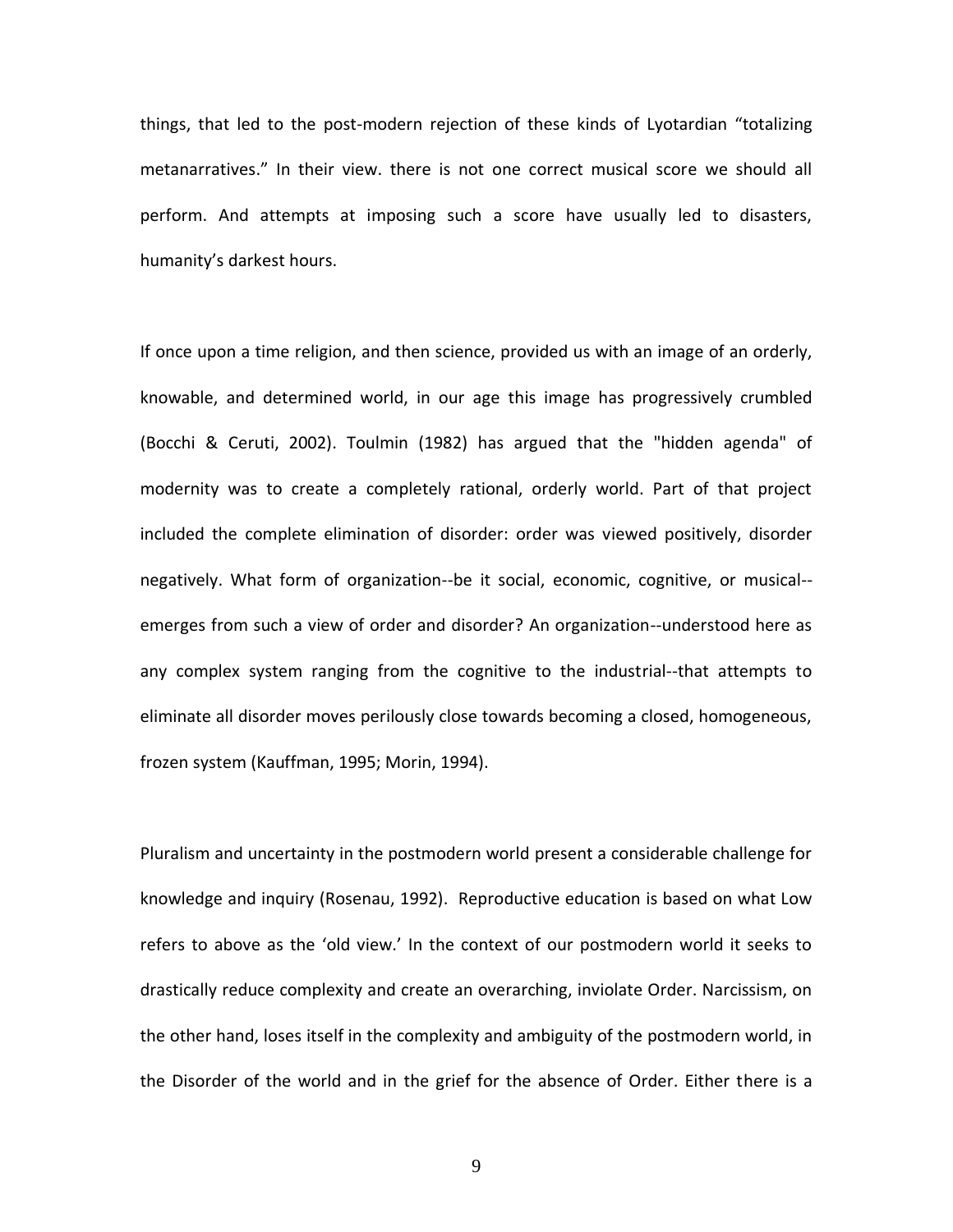foundation that can create a perfect Order, or there is not, in which case we live in a world ruled by Disorder, and it is "every man for himself." Both approaches exhibit a disjunctive logic in their approach to the relationship between Order and Disorder.

### *Cartesian Anxiety*

Underlying this dichotomizing is what Bernstein (1983) calls *Cartesian Anxiety*: Either there are true, real, and absolute foundations for knowledge, or there are not. If there are, then modernism was fundamentally right and we can safely proceed with the enlightenment project: knowledge is an edifice we build, every day becoming stronger and closer to the truth. We can be certain of where we are headed and how we can get there. But if there are no absolute, unshakeable foundations, we are lost--unable to make sense of this world, with no reasons for living, apart perhaps from looking after number one: this is nihilism.

As Bernstein (1983, p. 18) writes about Cartesian Anxiety,

It is the quest for some fixed point, some stable rock upon which we can secure our lives against the vicissitudes that constantly threaten us. The specter that hovers in the background of this journey is not just radical epistemological skepticism but the dread of madness and chaos where nothing is fixed, where we can neither touch bottom nor support ourselves on the surface. With a chilling clarity Descartes leads us with an apparent and ineluctable necessity to a grand and seductive Either/Or. Either there is some support for our being, a fixed foundation for our knowledge, or we cannot escape the forces of darkness that envelop us with madness, with intellectual and moral chaos.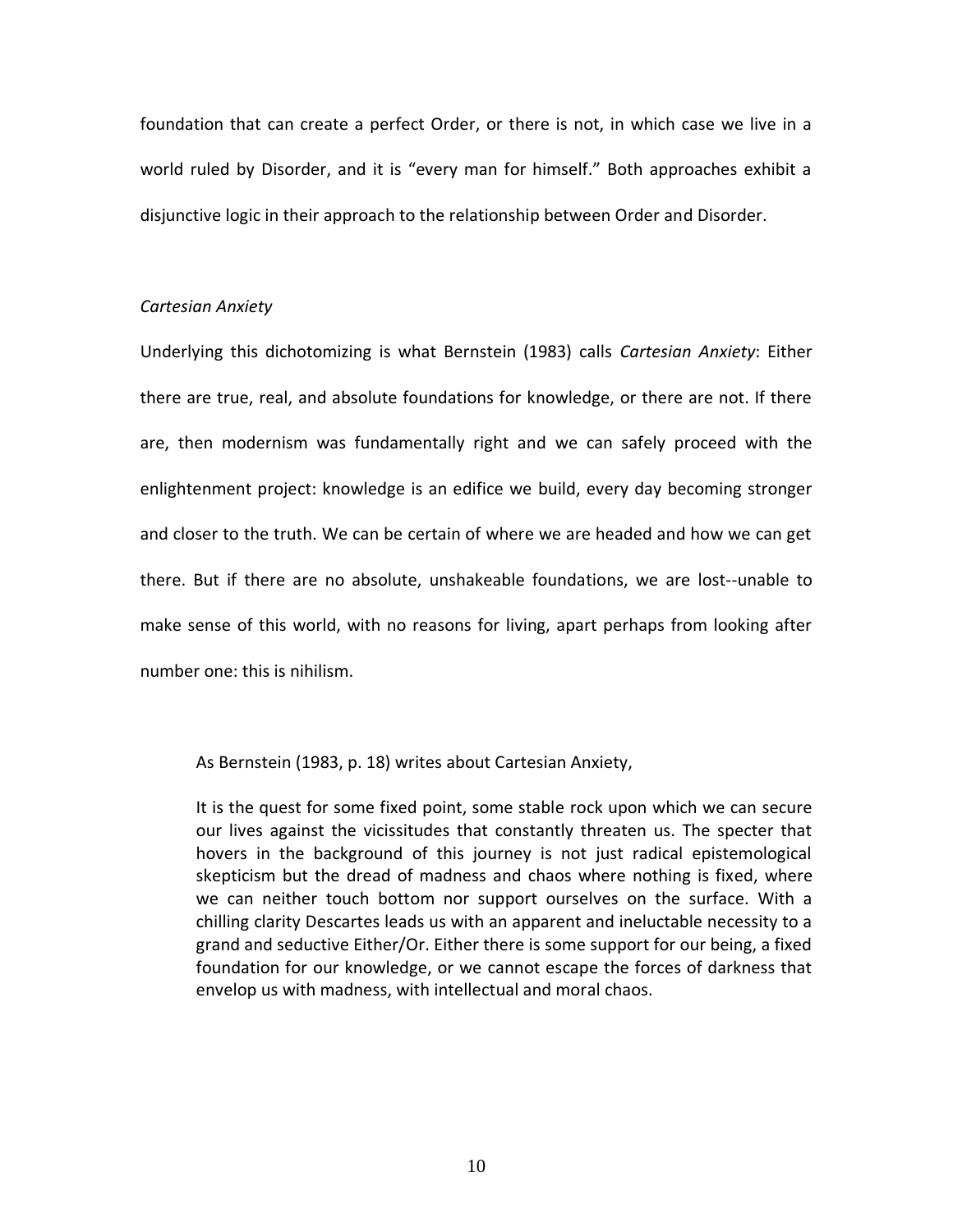Reproductive education clings to a stable rock, and Narcissistic education has abandoned all hope of finding it. Both in Materialist and Spiritual Narcissism, we often find refuge in the body, the material dimension of life. The manifestations range from the focus on fashion and beauty (including through cosmetic surgery) to yoga and other physical disciplines of the body (Ogilvy, 1995).

In our complex society, this disjunctive logic does not adequately frame the question, posing a false dichotomy. It approaches the complexity of our situation with a logic of simplicity, which, as Morin has argued, mutilates the complexity of the real. A complex logic, as I will show later, offers us a much richer and generative approach. Before I address the logic of complexity, I want to address another key issue. Cartesian anxiety emerges in the quest for knowledge in a disembodied way, as a pure *cogito*. And in the realm of the pure cogito, the absolute disjunction of the logic of either/or can function effectively. But life is not like that, as Gregory Bateson was fond of saying. In the embodied and embedded experience of existence, we are always already "thrown" into a world, and the possibility for such clear-cut distinctions is much more problematic. In some respects, therefore, the Narcissistic reaction to Reproductive education, in its desire for self-expression and creativity, but also in its recognition of *the body*, provides us with a pointer to the embodying of knowledge.

# *Beyond the cogito*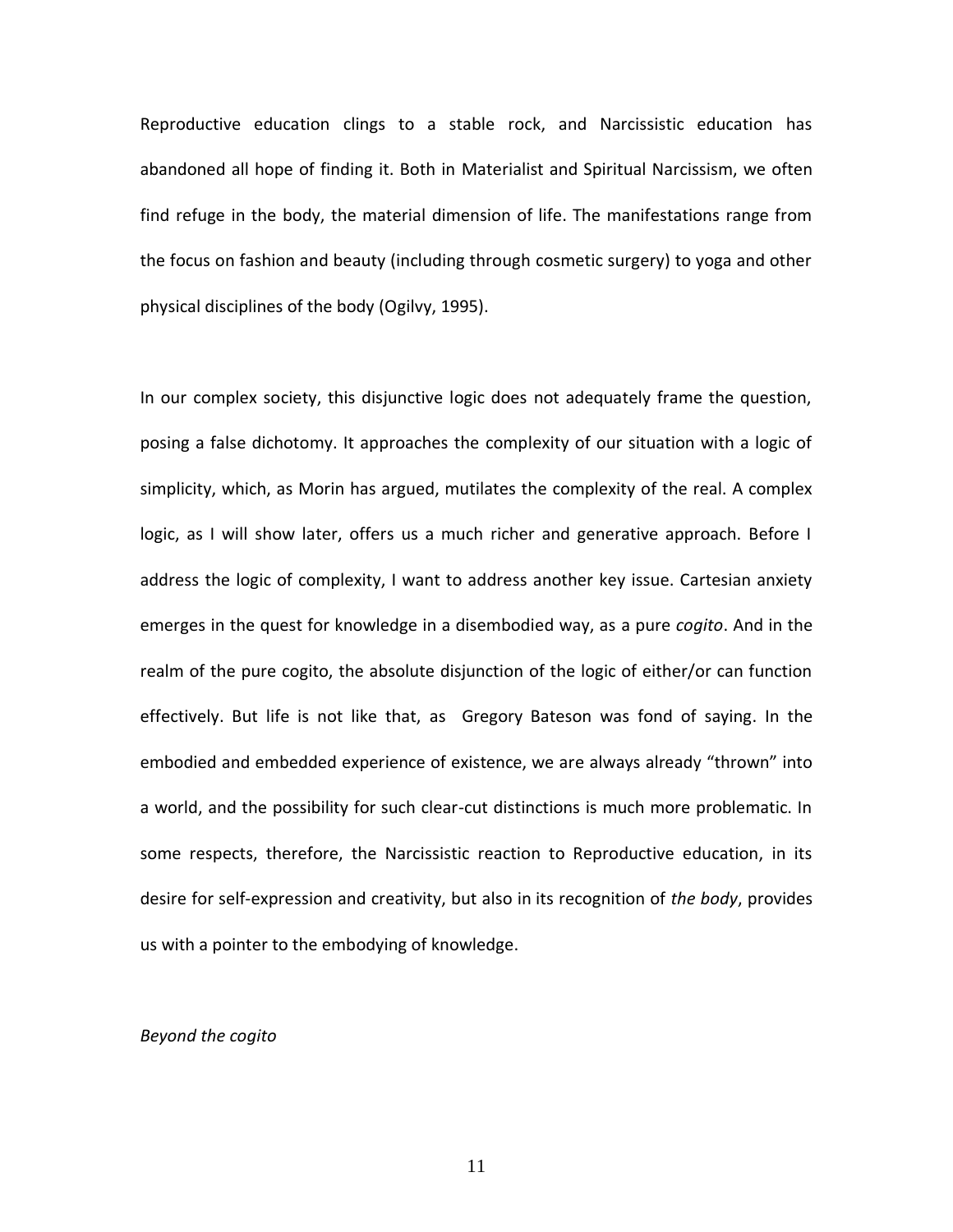Tradition would have it that experience is either a subjective or an objective affair, that the world is there and that we either see it as it is or we see it through our subjectivity. However when we follow the guiding thread of circularity and its natural history, we may look at that quandary from a different perspective: that of *participation* and *interpretation*, where the subject and the object are inseparably meshed. This is interdependence is revealed to the extent that nowhere can I start with a pure account of either one, and wherever I choose to start is like a fractal that only reflects back precisely what I do: to describe it. By this logic, we stand in relation to the world as in a mirror that does not tell us how the world is: neither does it tell us how it is not. It reveals that it possible to be the way we are being, and to act the way we have acted. It reveals that our experience is *viable*. (Varela, 1984, pp. 309-323.)

Let me summarize my argument thus far. In an era of uncertainty, and pluralism, there has been an increasing tendency to deal with the world's complexity through one of two choices. The first is what I am calling Reproductive, or a conformity to some ultimate source of absolute *objective* knowledge and certainty. The other I am calling Narcissistic, where the self, self-interest, and *subjectivity* become the only arbiters of what constitutes knowledge. Varela's view outlined above points to a third possibility. Going beyond the objective/subjective and Reproductive/Narcissistic dichotomy, and finding some ideal foundation, Varela proposes a perspective based on *participation, interpretation*, and *viability*. I want to return to the musical metaphor to explore this.

Higgins (1991, p.3) discusses the effects of the focus on musical scores on music and aesthetics in the West by pointing out that musical aestheticians began focusing on the musical score, and the correct performance of the musical score, at the expense of performance, emotion, context (where is the performance held), and subjectivity. In other words, the score became more important than the actual performance, because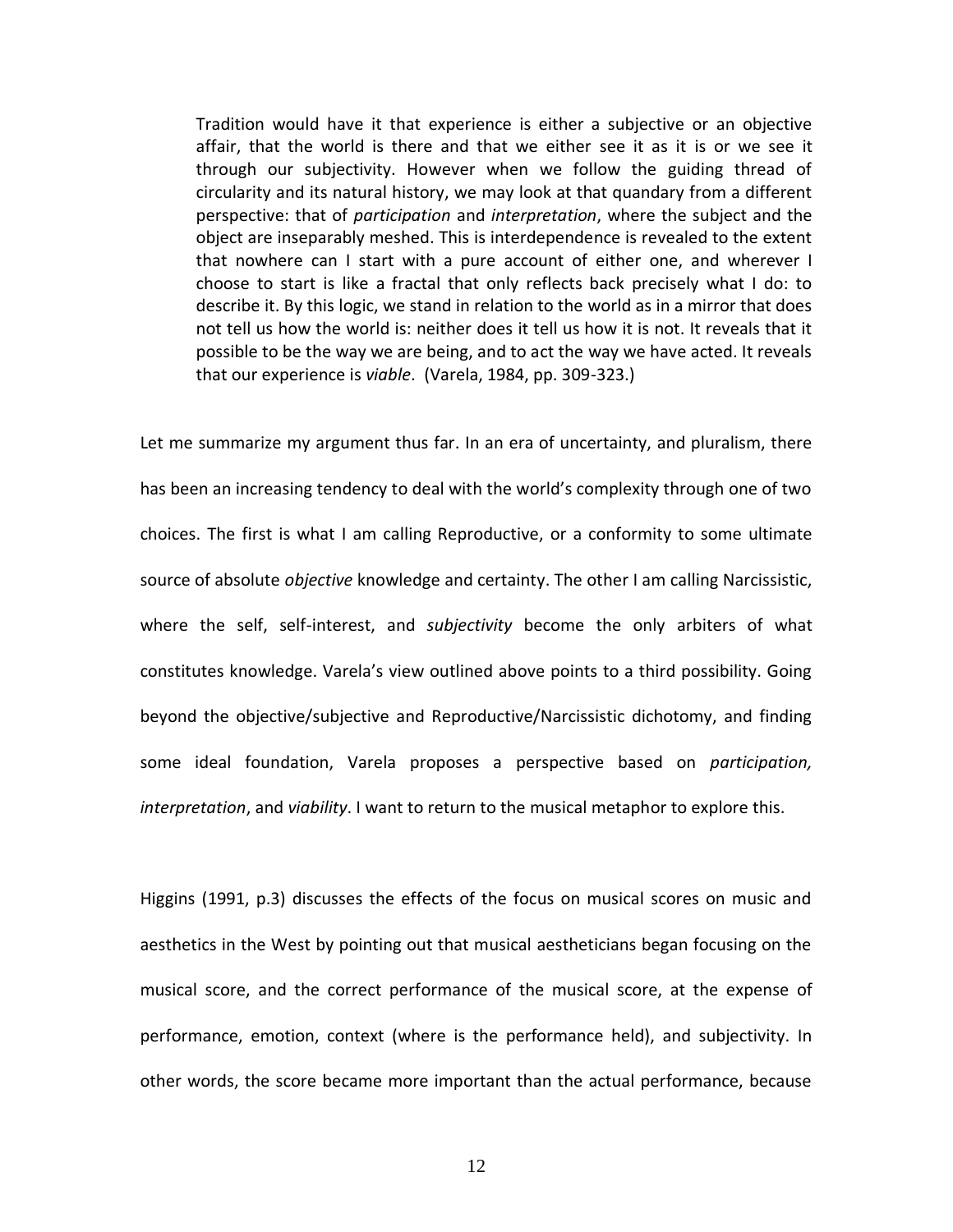the score was considered to be the sublime embodiment of the greatest artistic achievement. The actual performance was, by definition, always prone to error, to misinterpretation, to contingency. It was ultimately an inferior copy of the score.

She goes on to state that improvisation, which has had a long history in Western music, also came to be viewed as an aberration, precisely because it reflected a lack of, or deviation from, the score, a valorization of subjectivity and emotionality which was, among other things, associated with more "primitive" and African elements. After 1800, improvisation became somewhat of a dirty word, referring to a less developed, preliterate form of music that had been superseded by the order and rationality of the Western form (Goehr, 1992). This development parallels a trend in the scholarly West to focus on the objective, the measurable, the rational and the ordered, at the expense of that which appears subjective, qualitative, emotive, and disordered. It also reflects the privileging of certain special individuals as composers, others only as performers, and others as listeners, much the same way that social science has privileged the knowledge of expert researchers of that of those being researched. Much of philosophy and social science thinking has been deeply influenced by this approach, although critiques have been emerging with increasing conviction over the past few decades.

The Cartesian Anxiety views our present situation in a disjunctive fashion: either there is a musical score, or there is no score, in which case music loses all semblance of order and becomes almost random. With his focus on participation and interpretation, Varela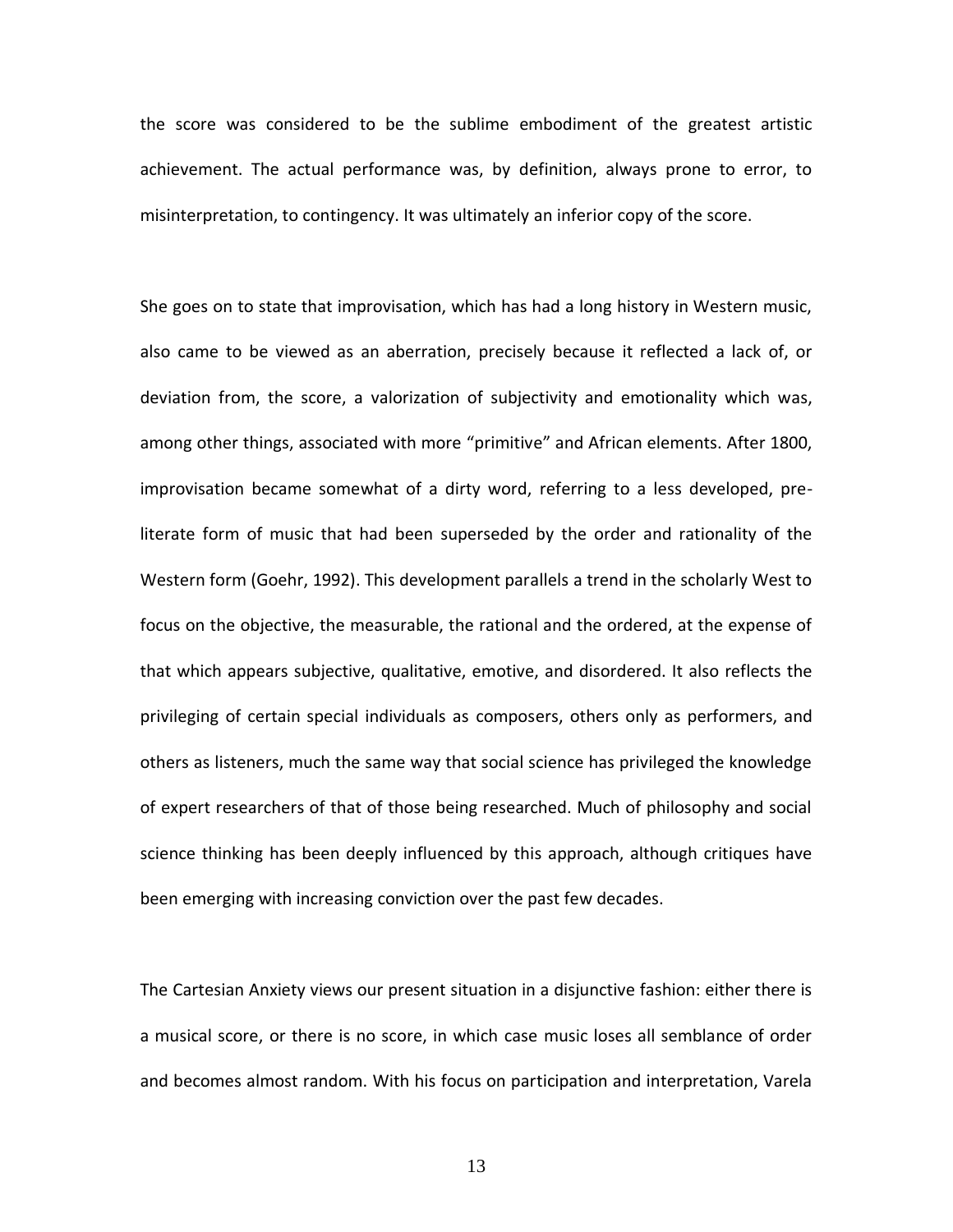stresses that we are not simply disembodied "cogitos." We are actually embedded and embodied in the world, participating, not merely observing.

The false idea of a context-free rationality thus results from failing to understand fully the historical dimension of human meaning, knowledge, and reason. It is based on the illusion that we might somehow think ourselves *outside* or *above* time, tapping into the eternal and unchangeable. (Johnson, 1993, p. 228)

Am I observing the universe, or am I participating in it, asked the cyberneticist Heinz von Foerster? Am I standing outside it, or am I in the middle of it? Am I listening to the music or am I also performing it? If life is the game, or the song that we are playing, then, Von Foerster and Varela argue, we are playing it, not merely watching or listening. And participation is improvisation, because life does not occur in a vacuum, it occurs always in a network of inter-retro-actions and organization, in a constant play of order, disorder, and organization, where our the result of our actions is out of our control, once they are performed. Von Foerster and Varela are moving us away from a view that focuses only on the *observation* of the musical score, and stressing the participation and interpretation of musical *performance*.

We can choose to view ourselves participating, participating as inquirers, rather than being disembodied cogitos and consumers of knowledge. Furthermore, along with the participation comes *interpretation*. We interpret in order to understand the world. The art of hermeneutics emerged of course in the need for biblical interpretation, and as we can see, particularly in more complex situations, interpretations are not univocal.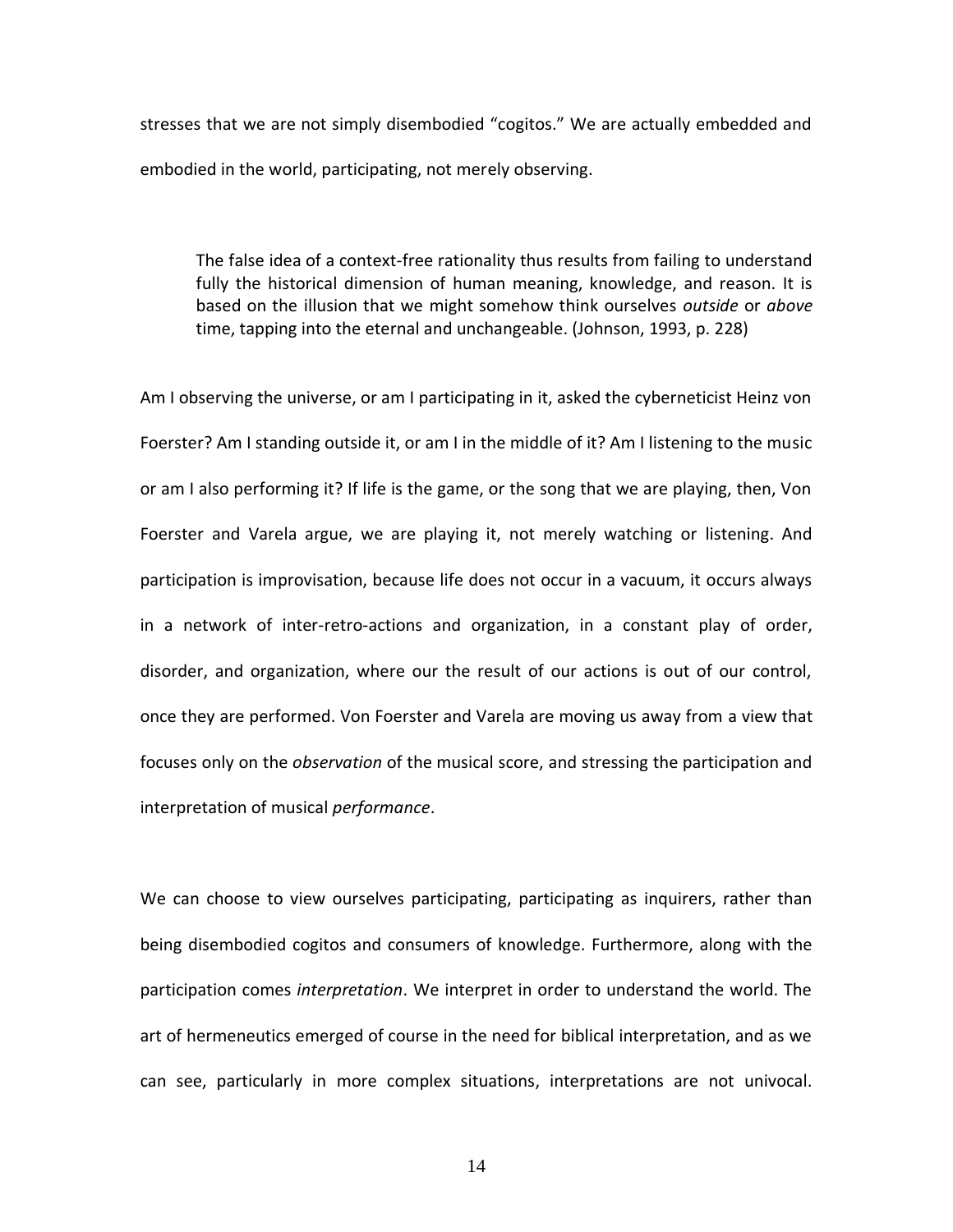Reproductive learner is faced with a plurality of interpretations of the external authority, and Narcissistic learner is faced with a plurality of interpretations of self and self-interest. Indeed, there are so many of them, for the Reproductivist there is a need to stick with one interpretation, whereas for the Narcissist any interpretation becomes almost arbitrary and meaningless because there are no criteria to assess the differences and their *value*.

Participation and interpretation can be seen, from the perspective of the old view, of Order, of the Cartesian Anxiety, as the experience of being lost in pluralism and uncertainty rather than the ceretainty of univocality. But whereas the loss of the musical score is a disaster from one perspective, leading precisely to Cartesian Anxiety, there is a different perspective. This perspective, as I have suggested, is remarkably similar to the difference between the classical and the jazz musician. For the classical perspective, particularly the approach that is focused on the score as the ultimate expression of music, interpretation and participation, uncertainty and pluralism are all negatives. The *lived experience* of a classical player is of course, all about performance and interpretation. But having established that, there is more.

For disembodied cogitos, the Order of the objective works fine. It is unsullied by the contingency in the participation in life, in what Morin calls *the ecology of action*, which is the source of uncertainty, unpredictability, contingency, all of which are not always amenable to the Order of Reproductive knowledge. More is needed, the capacity to deal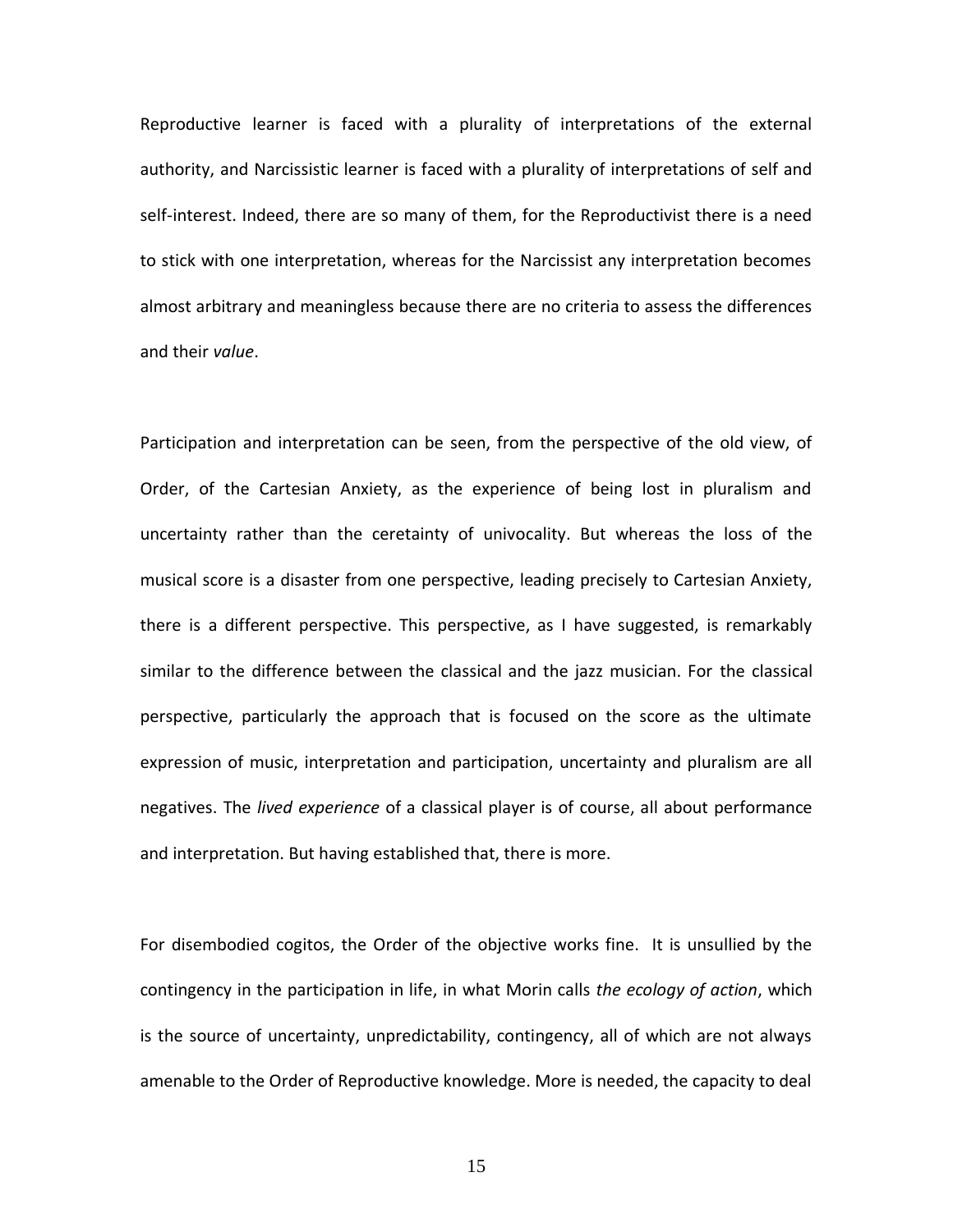with novelty, with the unforeseen, the *improvisus*. In other words, beyond the focus on musical *performance* rather than merely a focus on the pristine *score*, we are now facing the complexity of performance, and moving into the realm of musical improvisation.

In a jazz context, participation and interpretation are central to the musical experience, and pluralism and uncertainty are seen as generative of a good musical performance. In other words, the focus is not on predictability, but on the *appreciation and generation of novelty* within a context. Jazz performance thrives on the unexpected, on the way that pluralism, in the sense of the interaction and participation of musicians navigating order and disorder, can generate, for example new aesthetically pleasing interpretations of "standards."

In other words, jazz arguably thrives on precisely that which creates the Cartesian Anxiety. Jazz does not work with an absolute foundation in the sense of a fixed score that lays out every note to be played. Rather, it has a history, a tradition. Being a good improvising jazz performer involves participation and interpretation in order to generate uncertainty for the listener. Uncertainty is here understood as information rich novelty. Pluralism and uncertainty, from the jazz perspective, are precisely the generative source of creativity, of novelty, of beauty and of interest. Bernstein frames spontaneity and unpredictability dramatically: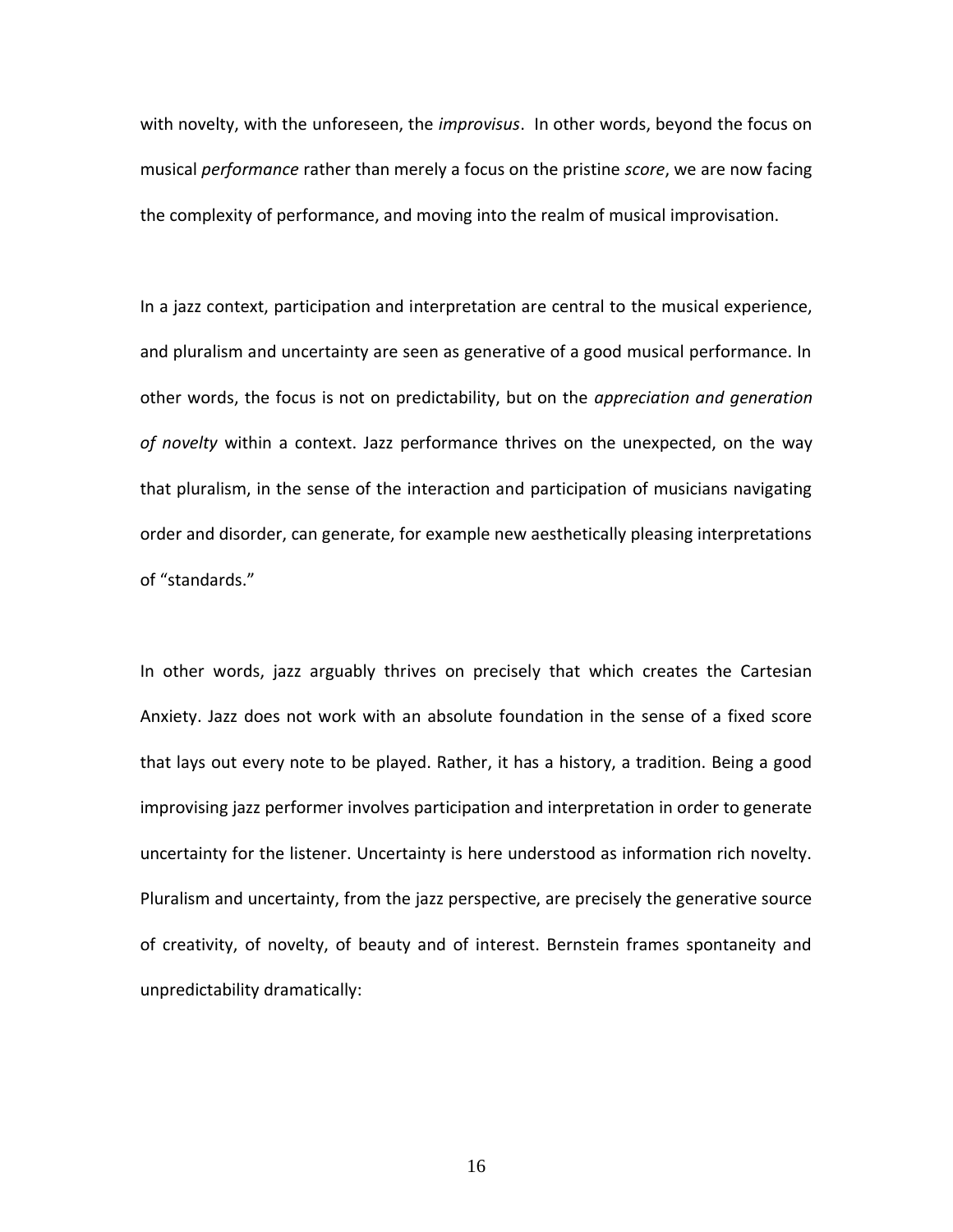Radical evil is making human beings superfluous as human beings. This happens as soon as all unpredictability –which, in human beings, is equivalent to spontaneity—is eliminated. Bernstein, 2005, p.5

Spontaneity, novelty, humanity's generative capacity—creativity--is central to our humanness. The practice of improvisation in music is mostly associated with jazz. In Western classical music in the  $20<sup>th</sup>$  century improvisation was almost completely absent, until the 60s, and even then it was used in an avant-garde fringe. When jazz first appeared, it was critiqued by western critics as being primitive. The element of improvisation in particular, was seen as the result of an inability to read music.

What was not mentioned was that improvisation was central to the Western musical tradition, and that the great composers—Bach, Handel, Scarlatti, Beethoven Chopin, Liszt, for instance--were all excellent improvisers. Instrumentalists improvised freely on themes, and until around 1800, with the emergence of the "genius" figure of the composer and copyright, music was interpreted much more freely. The score was more of a sketch, and sticking to it was not sacrosanct. Improvisation, which was such a central part of music performance before 1800, gradually disappeared. Today, classical musicians generally struggle mightily to improvise. They can read music that is already written, they can follow a difficult score, but they can't create music on the spot.

I am not suggesting jazz is in some way better than classical music, or any such comparison. My goal is to show that improvisation was an essential part of pre-Modern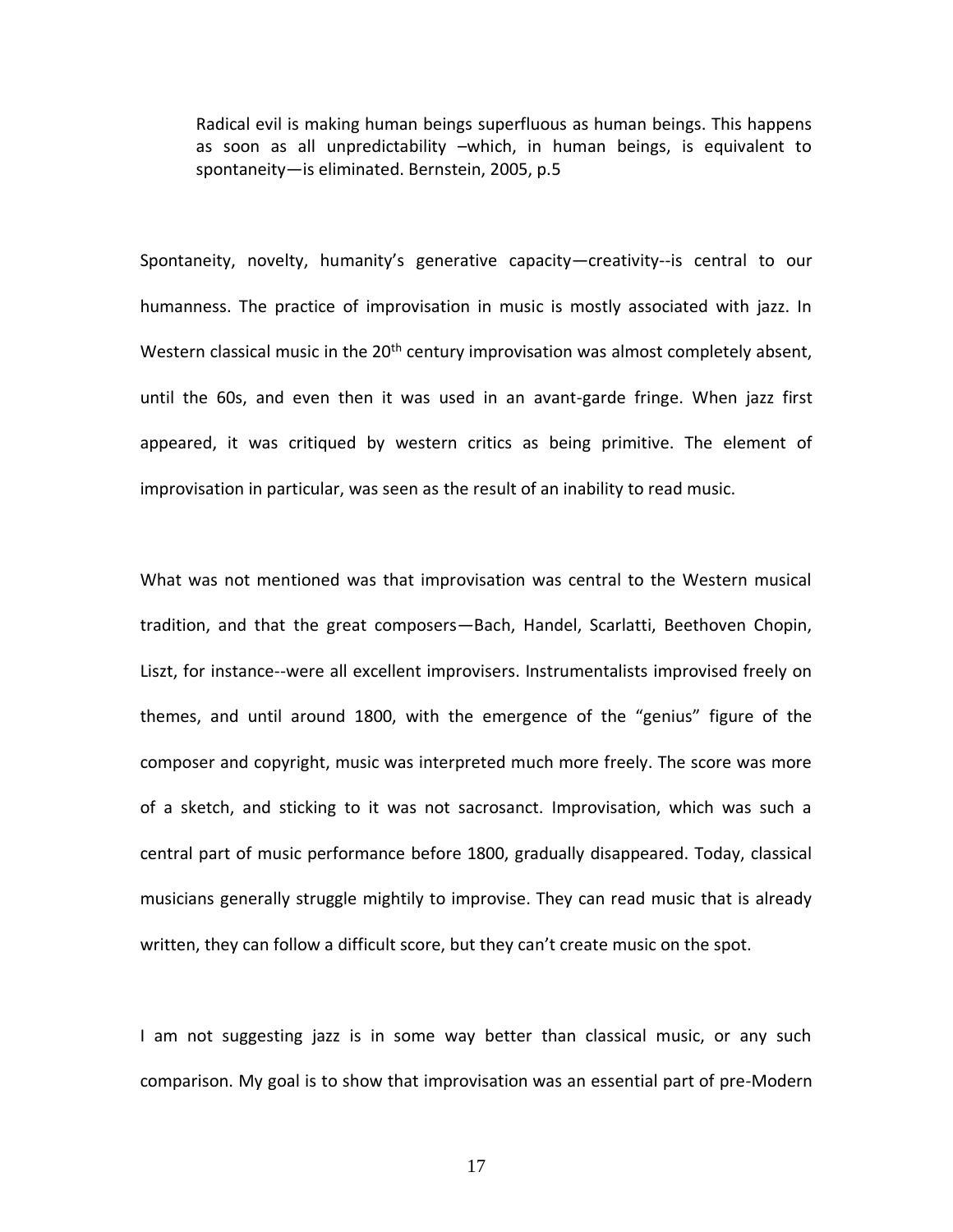music and was eliminated from the musical curriculum as well as musical performance. This change reflected the establishment of Modernity. The organization of music took on an industrial scale, with its focus on Order, on the Great Man, and on the legal and aesthetic reasons to make the individual subservient to the whole (copyright, the symphony orchestra), with the whole in turn being the vision of the composer.

For jazz musicians, improvisation involves much the same that a conversation on a specific topic might. There is a theme, whether the current political situation or a movie or the (mis)behavior of a friend or colleague, and once that theme is established, the people—two or more—talk within certain constraints. They must typically speak in the same language, speak fairly grammatically, in a way that is coherent, stays on topic, acknowledges and responds to others, and so on—the basic rules of conversation. Musicians share these kinds of rules. They have conversation on songs that have a melody and a chord progression and so on. The focus is not on following a score, but on generating new music (in the same way that a conversation can be interesting for a variety of reasons, including the introduction of a novel idea, a new fact, a new perspective on an issue), and unpredictability becomes not a bug but a feature. Information is a function of unpredictability. In a larger aesthetic context, jazz artists work with constraints and possibilities, and learn to navigate a world where it is incumbent on them to be original, and where the band members may also in turn surprise each other in such a way that they push each other to greater originality.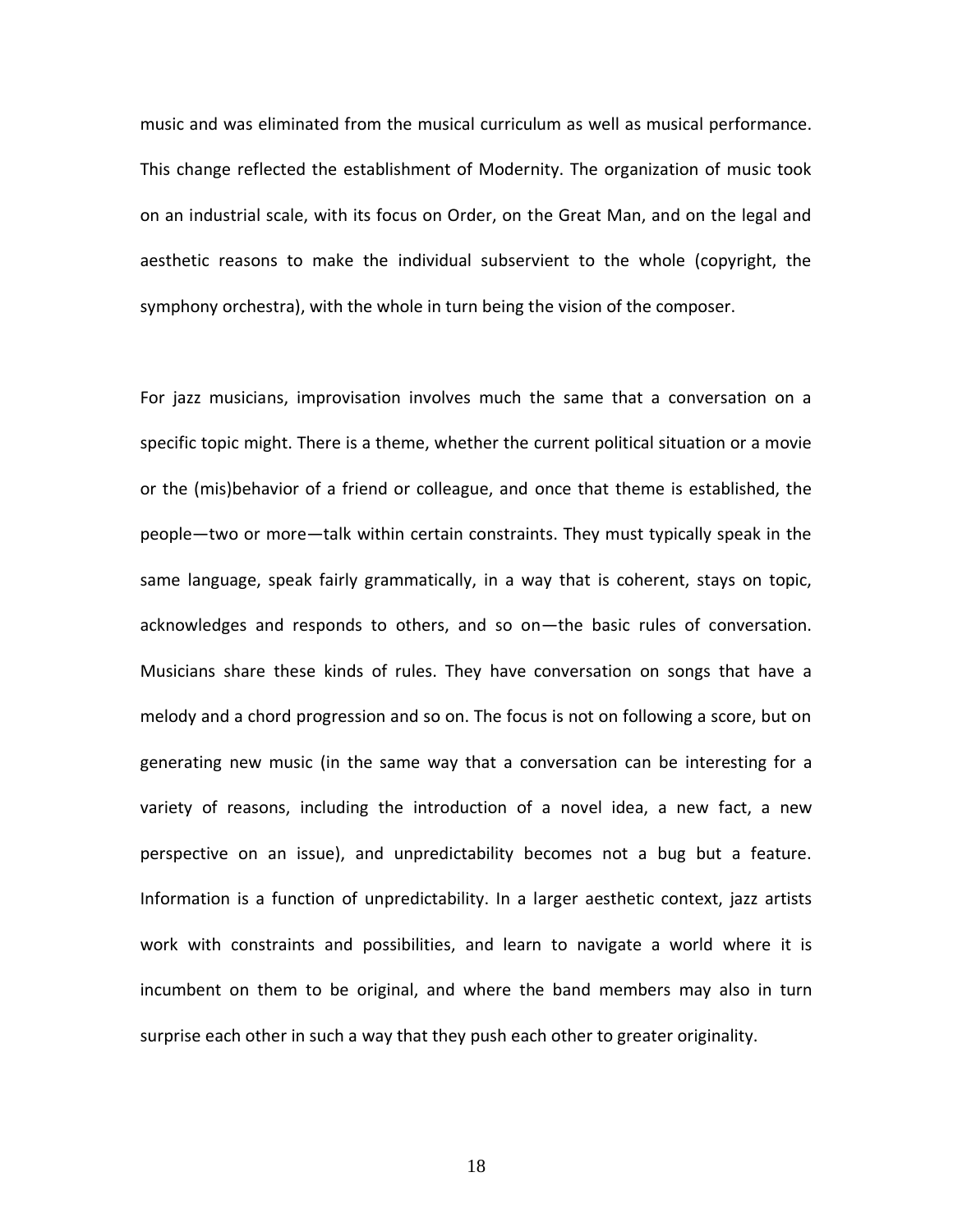It should not surprise us that jazz has been used in management and even political contexts to show, among other things, a very different relationship to uncertainty and the unexpected. It's certainly the case that in a postnormal world, the ability to deal with the unforeseen (the term improvisation has roots in the Latin improvises, or unforeseen), and also to be creative, generating the unforeseen and the unexpected, takes on considerable importance.

I mention this because I believe our educational systems, and our understanding of knowledge, are also still in the grip of a Modern, Industrial paradigm. We are still educating for what I have called Reproductive Learning, learning that reproduces the texts, the teacher, and the social system, in the same way the musician learns to reproduce the score.

The difference between the Modern Classical view and the Improvisational view is dramatic. In the former, there is a set score, and excellence involves the most faithful adherence to that score, which comes top down from the composer to the orchestra conductor and down to the musicians. In the latter, the score (what is written out) is typically confined to the melody, and the musician's excellence is determined by the ability to compose on the spot almost always in the context of, and interacting with, the other musicians in the group. The music is an emergent property that arises from the interaction of the musicians. It is not determined to-down buy the composer, and it is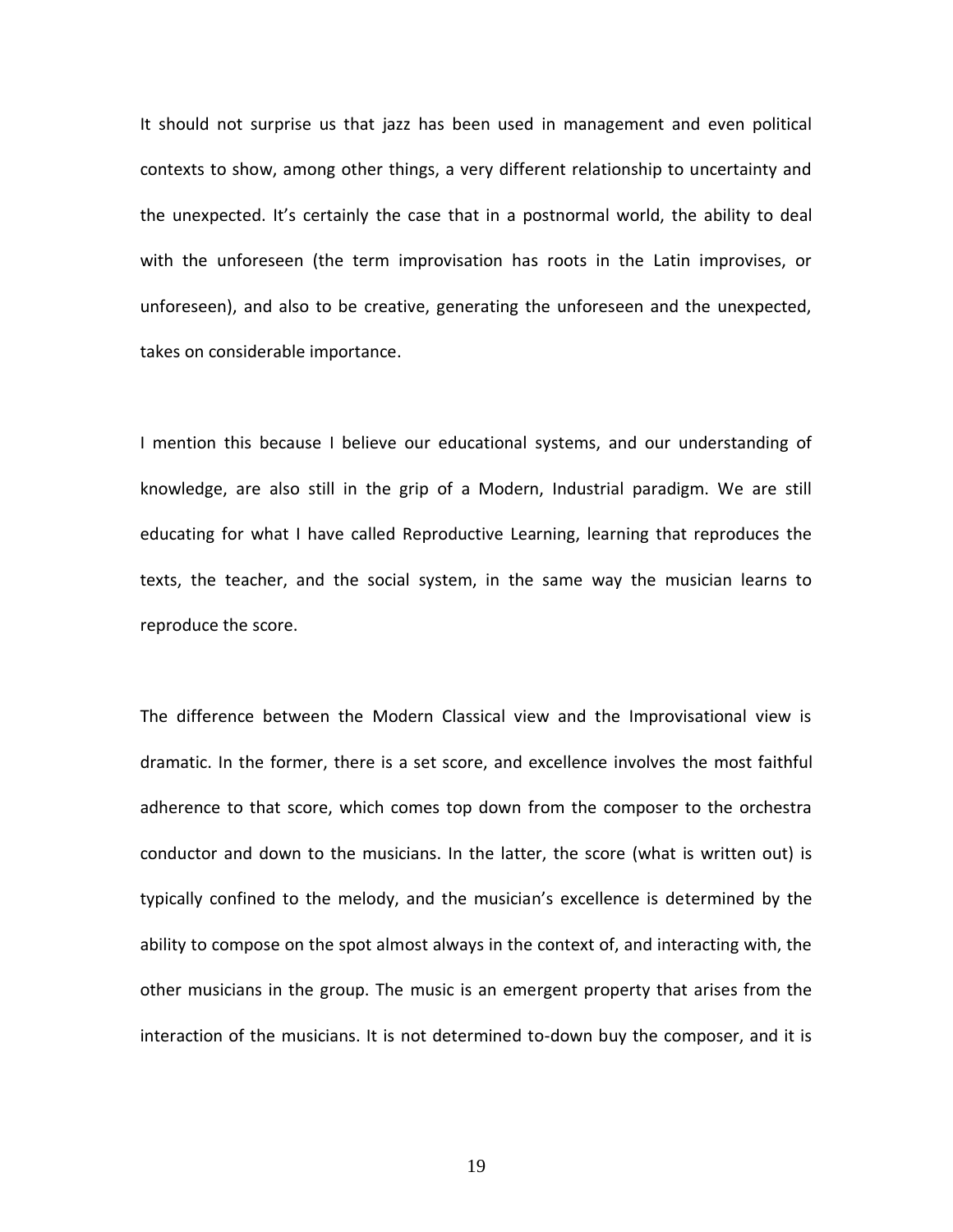not pre-determined, as a classical concert would be, where one can follow the score note for note, and know exactly where one is going.

## *Creative Inquiry*

Beyond Reproductive and Narcisisstic lies a third alternative. It is a fundamental attitude to the word that embraces uncertainty, pluralism, and complexity. It recognizes that making meaning in such a world is a creative act, indeed a co-creative act. It also recognizes that creativity in this broader sense is not simply the creation of a product, but a process that manifests as a way of approaching and being in the world. This approach does not seek to impose pre-established frameworks at all costs, nor does it reject the value of all frameworks except for one's own self-interest. This third alternative, Creative Inquiry, sees life as an ongoing process of inquiry and exploration. The psychologist Frank Barron argued that creative individuals have a "cosmological motive," meaning that they seek to create their own ever-changing universe of meaning. Perhaps this is akin to the way a jazz performer (or any artist) creates a universe through his or her body of work, through his or her interactions in a context, with other musicians, audiences, critics, etc. The difference being that in Creative Inquiry the body of work is one's life.

Following Morin, in Creative Inquiry, the opposition between Order and Disorder is replaced by the tetrad Order/Disorder/Interaction/Organization (Morin, 1994). Rather than viewing Order and Disorder as mutually exclusive, we can now see them as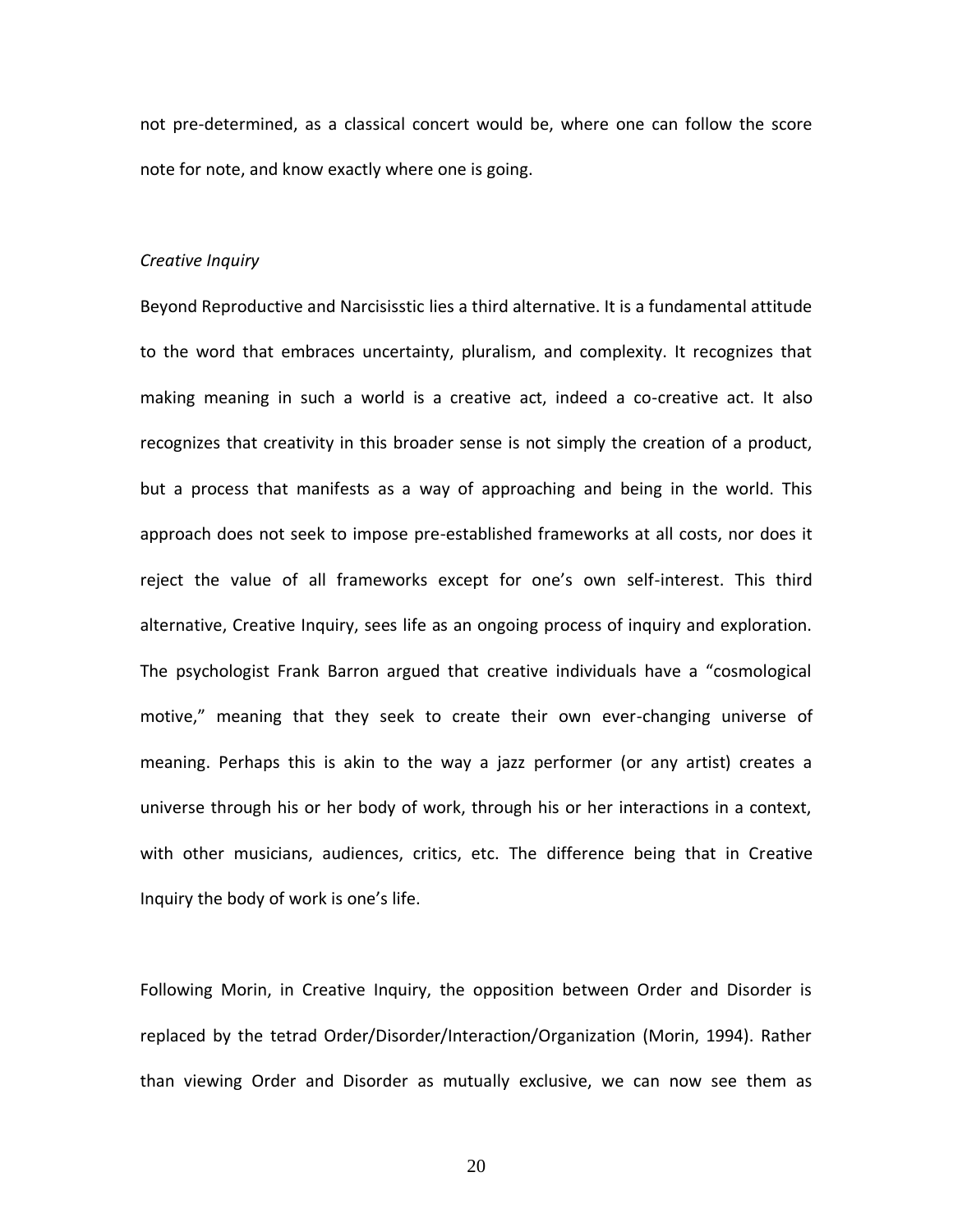engaged in an ongoing process of interaction to *create* an organization of knowledge. Order without Disorder is frozen, static, unable and unwilling to change. Change emerges precisely out of the Disorder that challenges the existing order. As Taylor (2001, p. 121) writes, "disorder does not simply destroy order, structure, and organization, but is also a condition of their formation and reformation." In other words, disorder is essential for the creation of new and more inclusive order.

A focus on absolute Order requires a closed system that rejects all new matter and information. But no living system is closed, so there is no escaping the reality of Disorder. The question, then, becomes what to do with it—suppression or integration. Reproductive education suppresses all views that do not fit into its Order. Narcissistic education is unable to give a sense of wider meaning to life because Disorder reigns, and every Order is ultimately arbitrary. In Creative Inquiry, Disorder is viewed as an opportunity for inquiry, rather than only as a challenge to the Order. Organization of knowledge is viewed as an ongoing process, rather than as fixed, once-and-for-all framework that is not open to evolutionary changes. Barron writes that

Increasing complexity puts a strain upon an organism's ability to integrate phenomena; one solution of the difficulty is to inhibit the development of the greater level of complexity, and thus avoid the temporary disintegration that would otherwise have resulted. (Barron,1963, p.150)

Reproductive and Narcississtic education inhibit the development of greater levels of complexity. Barron goes on to state that individuals with a preference for simple order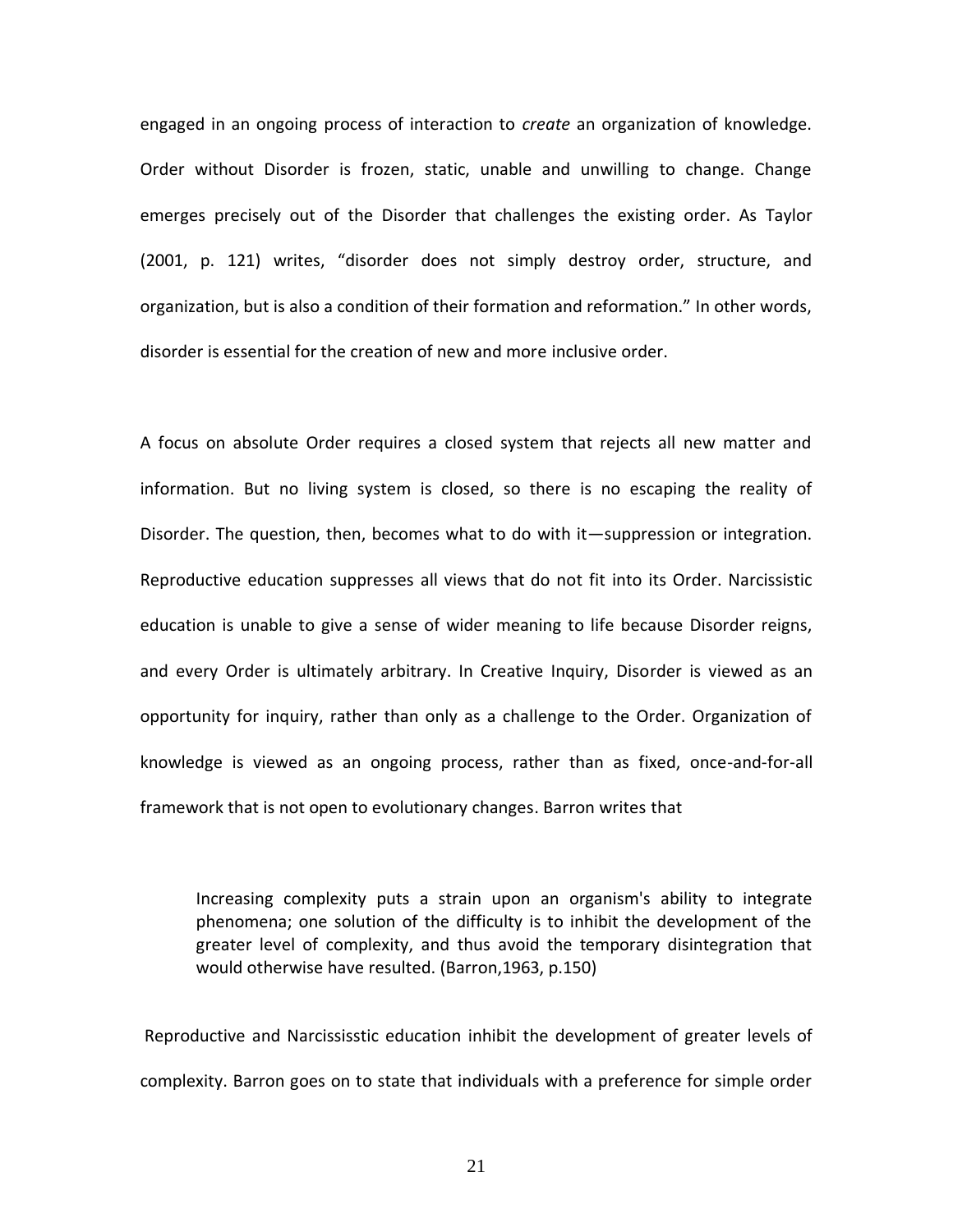attempt to maintain an equilibrium, which according to Barron (1968, p.198-199) "depends essentially upon exclusion, a kind of perceptual distortion which consists in refusing to see parts of reality that cannot be assimilated to some preconceived system."

In Reproductive education, what is not assimilated is the world of subjectivity. In Narcissism, it is the objective world of human community and values. Creative Inquirers, on the other hand, court disorder and complexity because they wish to integrate them into a higher order—yet simple—synthesis. Barron likens their goal to the achievement of mathematical elegance, "to allow into the perceptual system the greatest possible richness of experience, while yet finding in this complexity some overall pattern" (1968, p.199).

In Creative Inquiry, rather than suggest we are atoms, Newtonian objects who need to either accept certain (Reproductive) directions (whether divine, or laws of nature, for instance) or are unable to communicate because of the incommensurability and disorder of a plurality of (Narcissistic) perspectives, this more ecological view highlights the role of our embeddedness in a context, our ability to learn from it and contribute to it, and the need to listen and learn from divergent perspectives. We are creating our worlds in the context of an environment that is creating us. If our knowledge is a selfeco-re-organizing system, as Morin argues, we can understand that it does not arise- cannot arise--in isolation from our environment. Our environment is in us, just as we are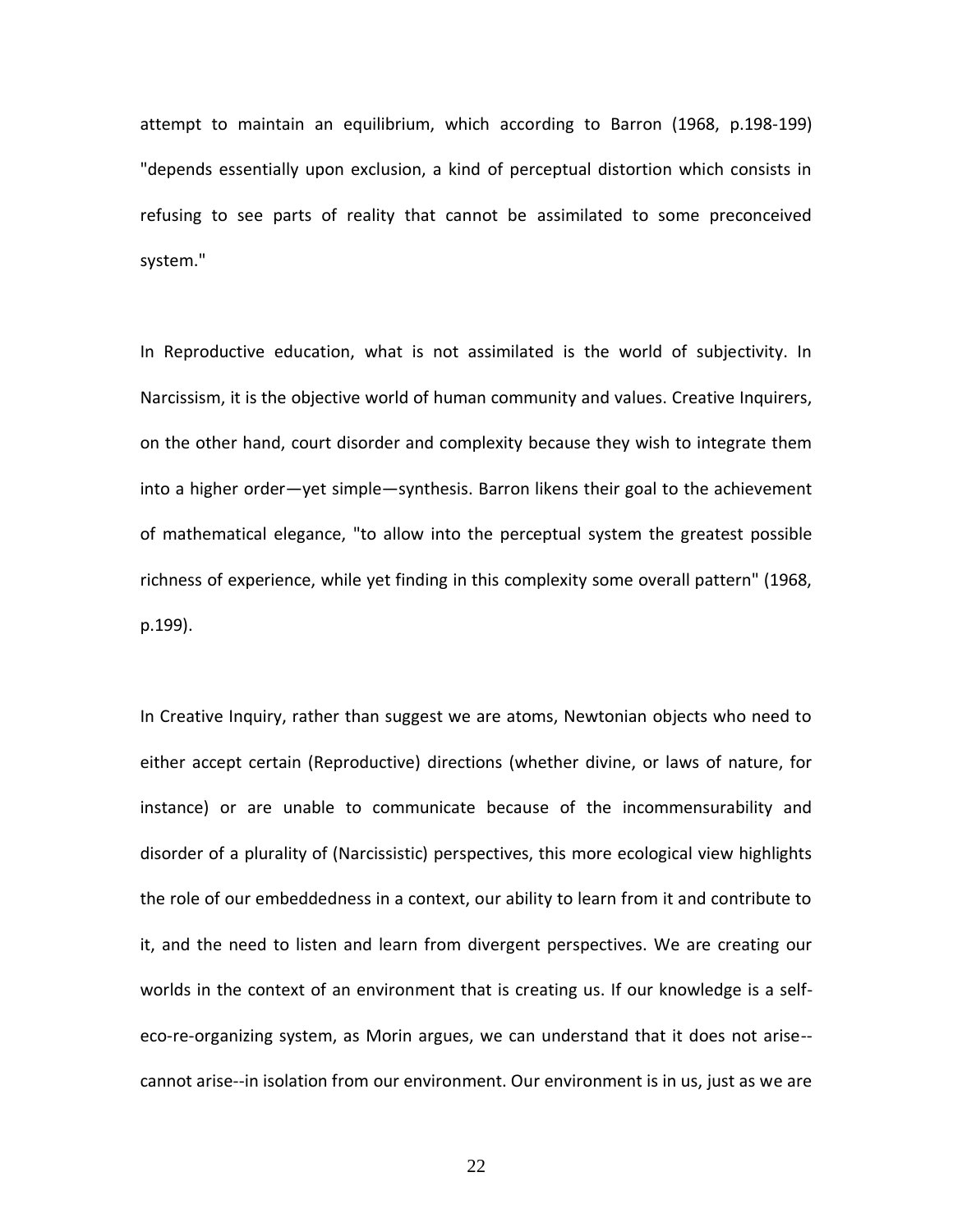in the environment. As Morin (1994) argues, it is not a question of whether there is an objective world out there we can know (naive realism and foundationalism) or just a subjective set of interpretations (naive constructionism and foundationlessness), but rather that we are in the world and the world is in us, through our history of bio-psychosocial development. The relationship between subjective and objective is one of ongoing (creative) inquiry.

Our evolutionary history as bio-psycho-social beings is in fact Nature or the world within us, working through us, as we are also in the world and Nature, working though them. We are both inherent in Nature and separate, in an ongoing dialogical process of communication, construction, and translation. This is a process of self-eco-reorganization, of an autonomous (but not isolated) system that organizes itself and its environment, and is in turn (e)co-organized by that environment. There is a retroactive and recursive process occurring whereby, for instance, individuals make a community, but the community also makes the individuals. In disjunctive thought we tend to look at *either* individuals *or* organizations. As Morin summarizes his epistemological position, we are left with a critical realism, a realism that is at once relative, relational, and multiple. Our realism is critical and also *creative* because, despite the fact that our present viability demonstrates to some extent its adequate nature, our knowledge is never absolute or complete, and always remains an open, self-reflexive, self-critical, self-renewing system. It is therefore also creative realism, which recognizes the ongoing role of creative *inquiry* in our existence.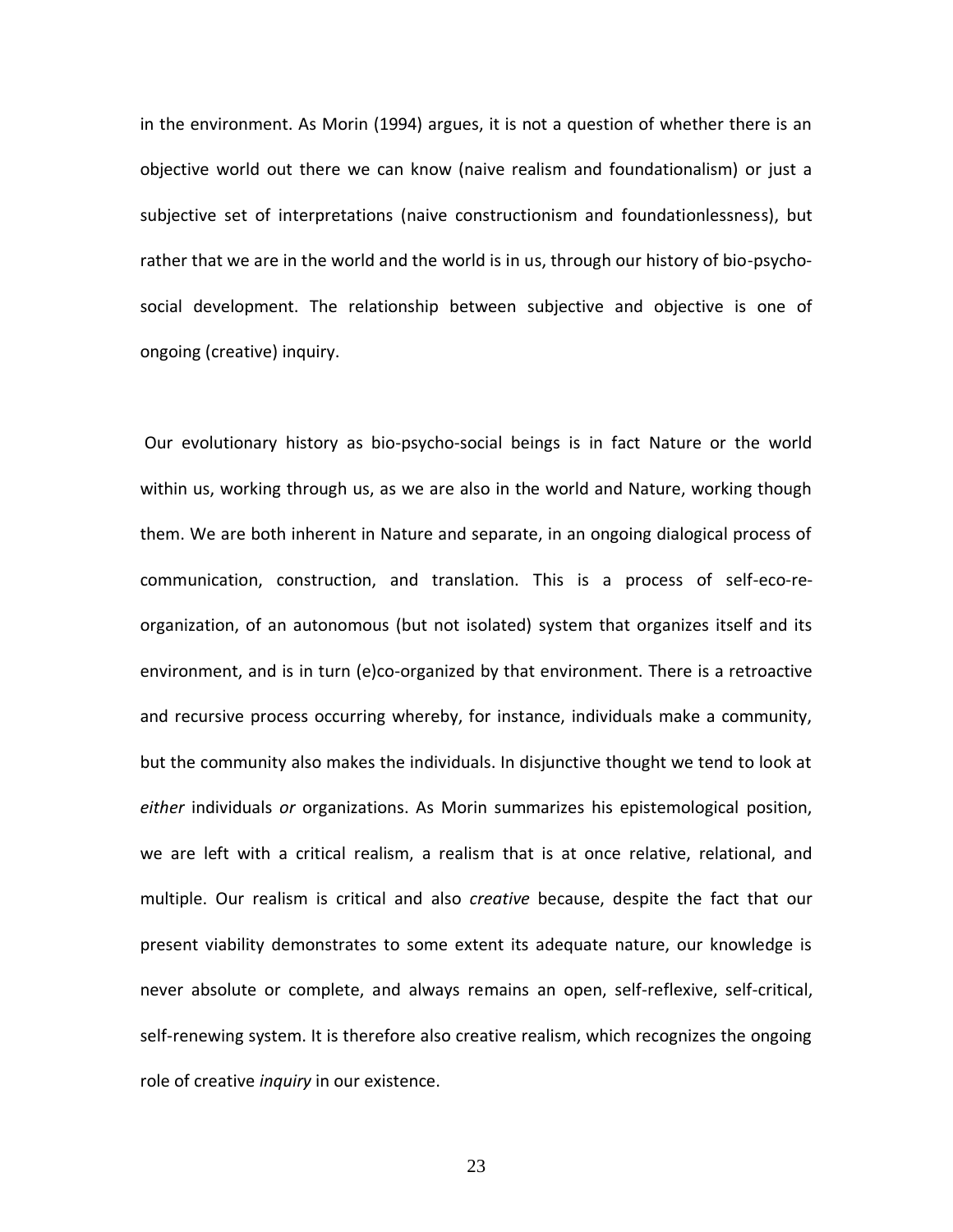#### *Improvisation, Creativity, Complexity*

Creative Inquiry starts from a position of uncertainty and foundationlessness. And as

Morin asks,

Does knowing that knowledge cannot be guaranteed by a foundation not mean that we have already acquired a first fundamental knowledge? And should this not lead us to abandon the architectural metaphor, in which the term "foundation" assumes an indispensable meaning, in favor of a musical metaphor of construction in movement that transforms in its very movement the constitutive elements that form it? And might we not also consider the knowledge of knowledge as a construction in movement? (Morin, 1989, pp. 21- 22)

I would like to reflect on the notion that life in a complex world, and a life which reflects and values the complexity of *both* self and world, requires the ability to *improvise*--to deal with, and indeed to create, the unforeseen, the *surprise* Kauffman speaks of when he says "Networks near the edge of chaos--the compromise between order and surprise--appear best able to coordinate complex activities, and best able to evolve as well." (p. 26).

The Latin root of improvisation is *improvisus*, or unforeseen. Life, and improvisation, require the ability to both *react* appropriately to unforeseen events, and actually *generate* those events--to act creatively and innovatively. A jazz musician, for example both *generates* novelty, by making rhythmic, rhythmic, or melodic choices that are surprising, and reacts to the novelty generated by his or her fellow band-members. A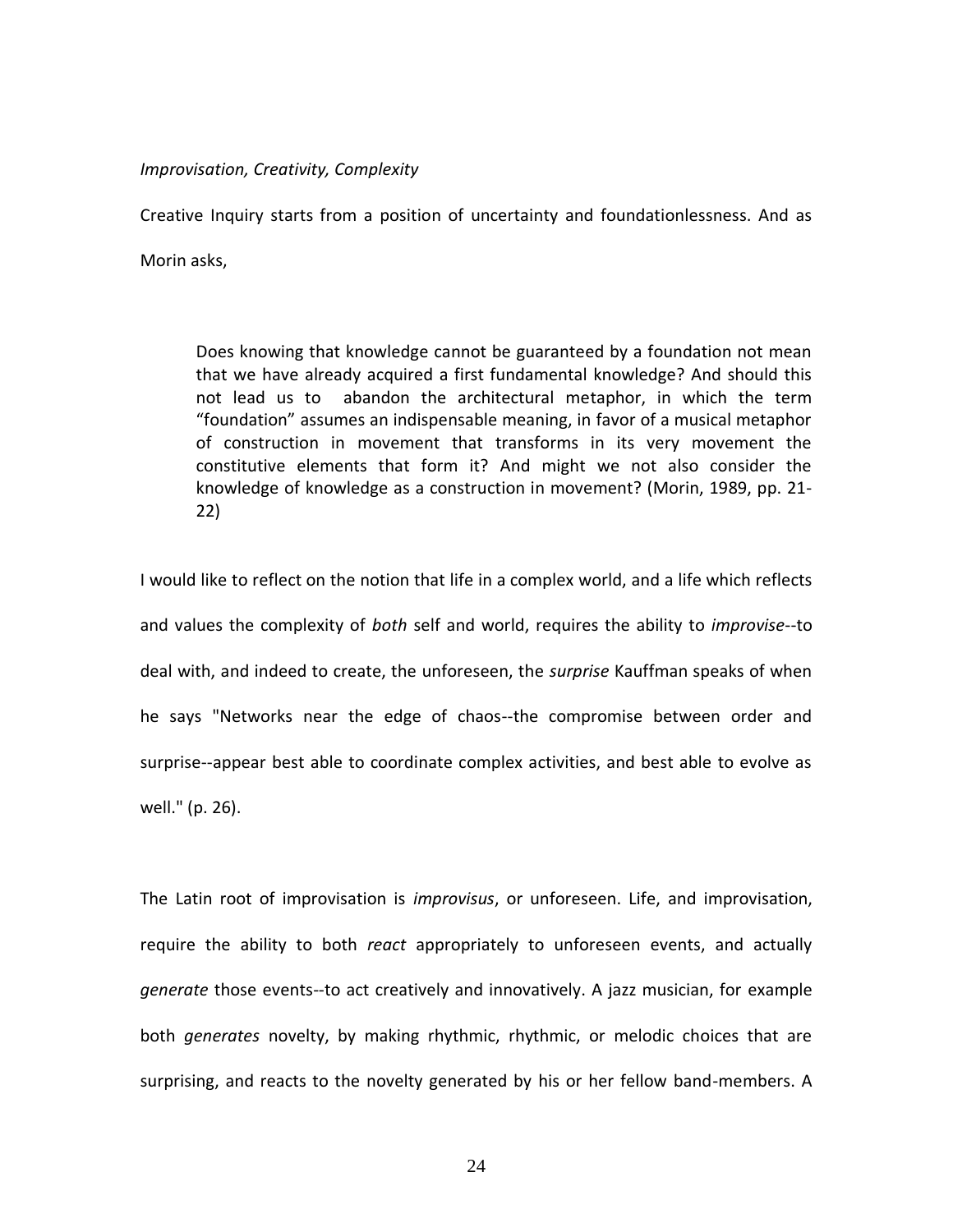piano player, for instance, might place an unusual chord behind a soloist in what would normally be a predictable progression. This creates a slightly different context, a surprise, which can lead the experienced improvising soloist to find new ways to navigate a song (Berliner, 1994). This kind of creative dialogue is at the heart of much of what makes jazz a unique art form and an example of self-organizing social creativity in small groups (Montuori & Purser, 1999).

Ogilvy (1995) has argued that we must go beyond a universalist, totalizing philosophy of "all" or a nihilistic "none," and embrace a "philosophy of some." This is arguably what the social creativity of collective improvisation points towards. No metanarratives in the form of a score that has to be rigidly followed note for note, but not nihilist chaos either. The all-encompassing metanarratives are replaced by a proliferation of creative "somes," of "little narratives" as Lyotard calls them. Every jazz group creates such a little narrative, such an organization, drawing on existing traditions, individual capacities, and innovations to create its own, more or less successful little narrative within the context of a self-organizing community of practice (Manghi, 1990). Not individual versus community, but individual *and* community, some solos, some ensemble parts. The tetrad of Order/Disorder/Interaction/Organization is an ongoing creative process. The organization is, as Morin calls it, a process of self-eco-re-organization.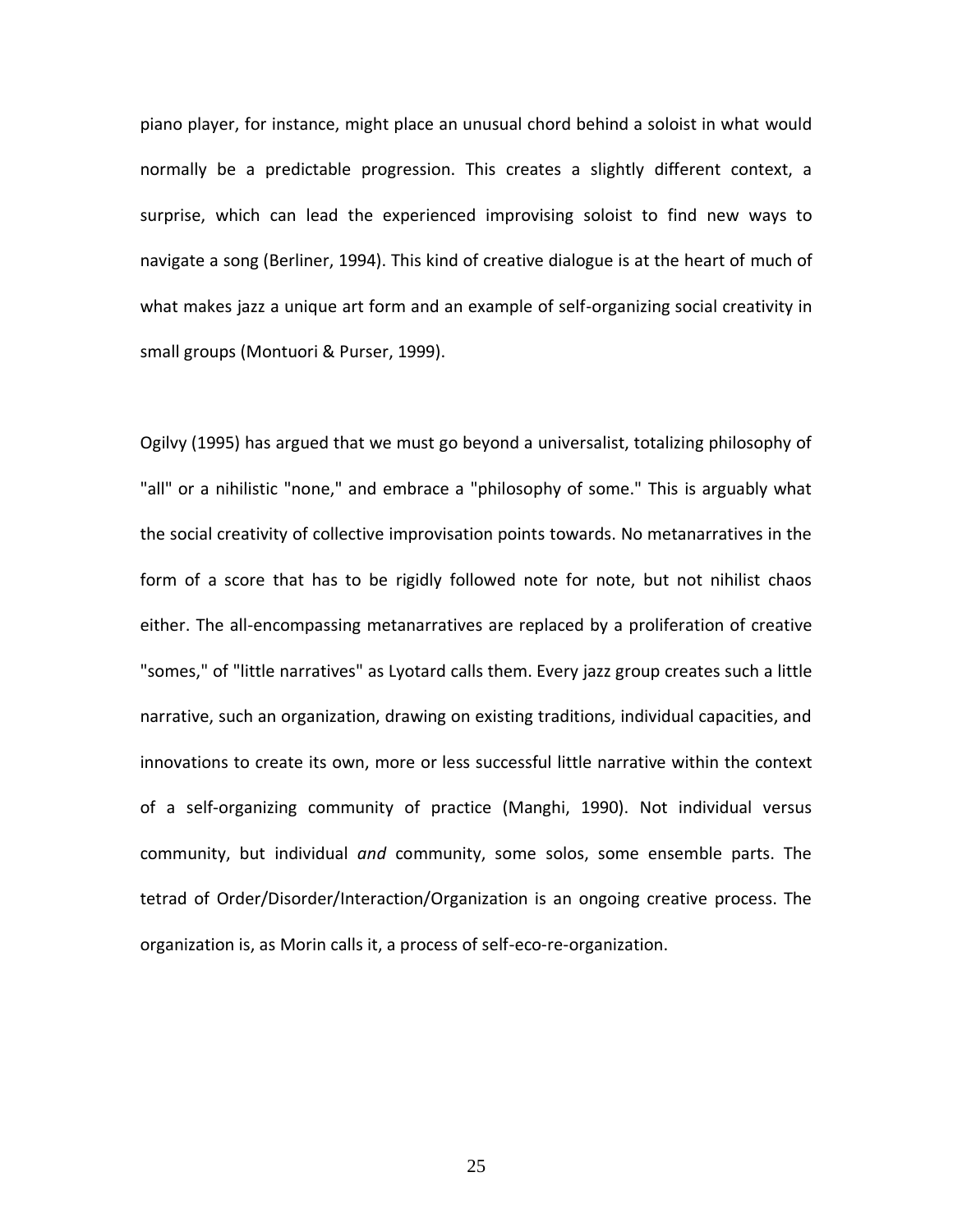# *Self-eco-re-organization*

If Reproductive inquiry privileges an external "objective" source of authority, and Narcissistic inquiry privileges an internal "subjective" source of authority, Creative Inquiry emerges out of the dialogue between Subjective and Objective. Reproductive is a process of eco-organization, whereby the environment organizes the knowing system. Narcissistic education is a form of limited self-organization, where the operations of the system organize the knowledge without much reference to larger the larger socioecological context. The goal here is autonomy, but in the same way that in Reproductive education we find errors of translation and interpretation, in Narcissistic education the autonomy is problematic because, as complexity theory shows us, increasing autonomy actually involves deeper immersion—and greater dependence—with the environment. The person who believes it is possible to simply pick and choose bits of information without relationship to the larger context (narcissistic consumerism) finds herself increasingly alienated from the world in which she has to exist.

The organization of life--of our lived experience--demands creativity and innovation, particularly if we understand organization not statically, but as a constant process. Selforganization in creative systems becomes what Morin (1994) calls self-eco-*re*organization, suggesting that the nature of the organization changes as well, that it is an ongoing process. Research shows that creative individuals are more at home with complexity and disorder than most people (Barron, 1994). Creative Inquiry, which aims to embody the characteristics of creativity, involves a preference for complexity over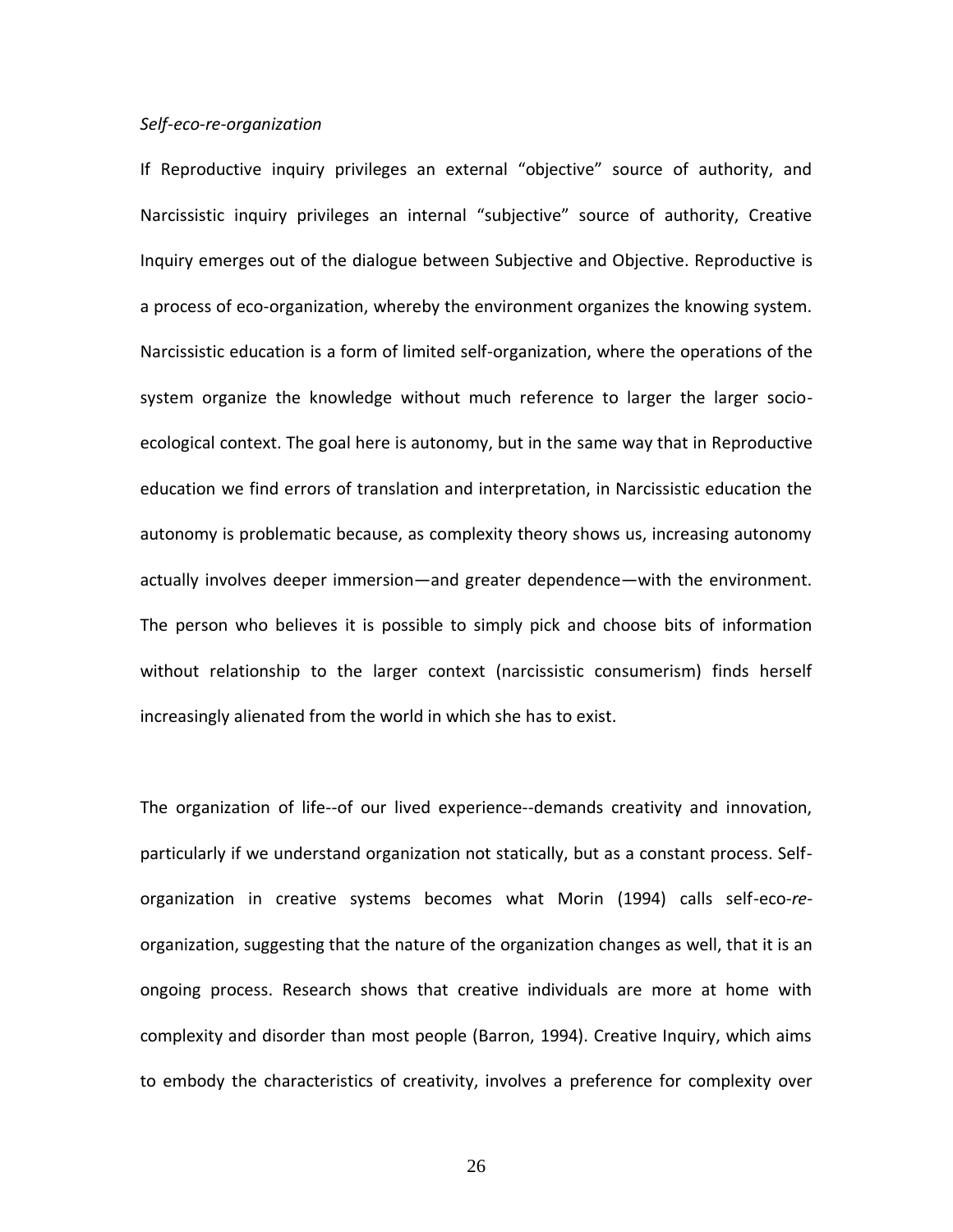simplicity—an attitude of being intrigued, puzzled, excited by complexity rather than afraid of it. Creative thought is marked by the active search for phenomena that destabilize order, that puzzle cognitive schemata and cannot be immediately understood. Creativity involves constant organizing, dis-organizing, and re-organizing. It involves actively breaking down assumptions, givens, traditions, pushing boundaries and moving out of comfort zones. Creativity means shaking things up, both inside ourselves and in the world around us, and constant re-organizing of both cognitive schemata and, to a greater or lesser extent, the domain of the creative person's activity (Barron, 1994, 1990; Barron, Montuori, & Barron, 1997; May, 1977; Tardif & Sternberg, 1988).

Indeed, creative thought and behavior live at the temperature of their own destruction (Morin, 1994), all the while feeding on, and courting, uncertainty. The term "egostrength," as used by Barron (1990), refers to the capacity to rally from setback, to learn from experience, to be a constantly dis-organizing and re-organizing system without falling apart completely. The paradoxical nature of creativity (Hampden-Turner, 1999) emerges as Creative Inquiry involves being secure enough in themselves to allow themselves to become insecure, strong enough to become vulnerable, organized enough to become temporarily disorganized. Ideas and impulses outside conscious attention are characterized by turbulence and instability. Creativity involves a generalized preference for apparent disorder, and unconscious processes. Creativity therefore requires an unusual respect for forces and phenomena that appear chaotic, confused, and irrational (Barron, 1990).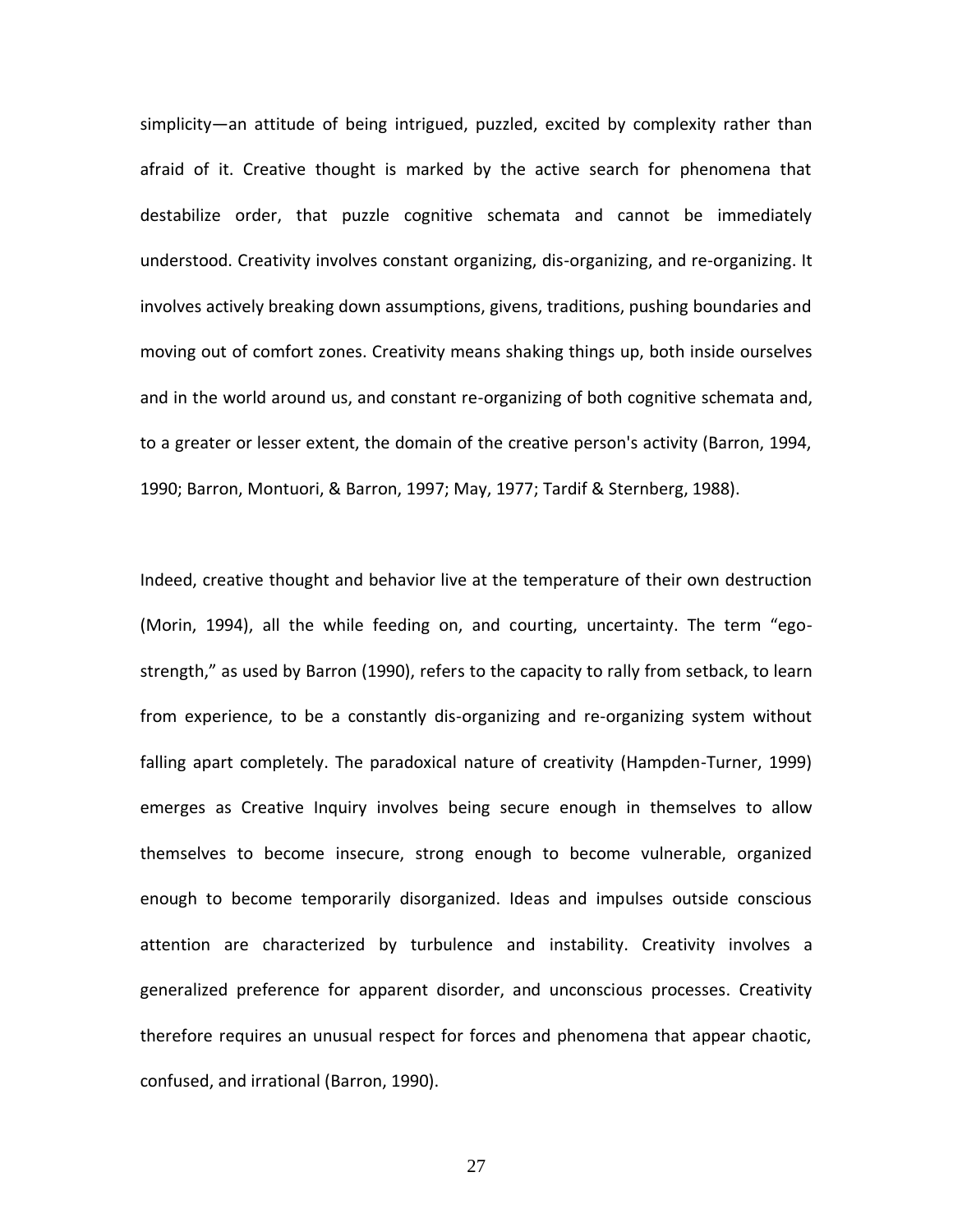Creative Inquiry seeks to make sense of phenomena that appear to be chaotic, and seeks to create a higher-order simplicity--one that incorporates the complex, disorderly phenomena in a broader, more inclusive, more open perspective. According to Barron's research (1994, 1990), truly creative individuals are ready to abandon old classifications, in an ongoing process of creation and re-creation. They acknowledge that life, and their own lives in particular, are rich with new possibilities. Disorder offers the potentiality for new order, as Von Foerster's (1983) generic systems principle "order from noise" suggests.

Tolerance for ambiguity (Barron, 1990) is a characteristic of Creative Inquiry manifested most obviously in the unwillingness to immediately have an answer, and retain openness to not-knowing and personal insecurity. The experience of complexity is marked by ambiguity, and the willingness to experience some stress and confusion and not immediately impose order on the ambiguous phenomenon in question is a hallmark of creativity. Improvisation requires this ability to accept ambiguity, to be unclear about where one is going, to navigate uncharted territory and thrive on the challenge, pushing one's capacity to remain open to novelty and surprise and somehow "metabolize" it (Berliner, 1994).

The dialogical nature of the creative process is shown most explicitly in Rothenberg's (1979) "Janusian thinking." This involves the interaction of two concepts without there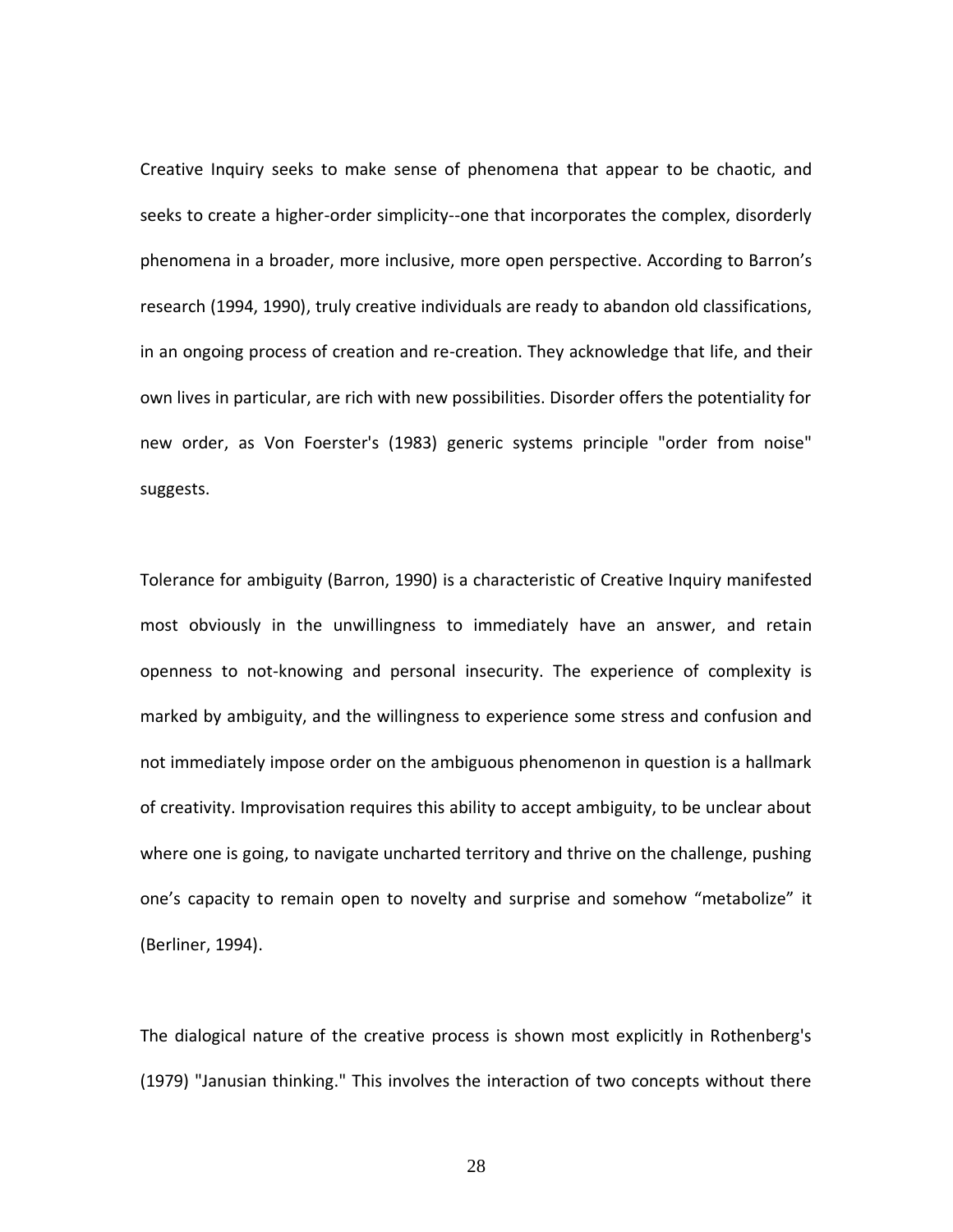necessarily being a "resolution" into a higher synthesis, as in Hegelian dialectics. This theme has been developed by Morin with his notion of the *dialogic*. Creative Inquiry requires the cultivation of dialogical and complex cognitive and personality characteristics. Barron's extensive research at the Institute for Personality Assessment and Research at the University of California Berkeley (summarized in Barron, 1990) demonstrates that creative individuals are both more primitive and more cultured, more destructive and more constructive, crazier and saner, than the average person. They are shown to be most complex and dialogical in the area of gender, as the research indicates that creative individuals are not limited by stereotypical gender behaviors. They do not have either stereotypically "male" or "female" personality characteristics. Rather, they move freely across a spectrum of possible "human" behaviors.

One of the single most important factors of Creative Inquiry is independence of judgment (Barron, 1988). Clearly, creative individuals are not trapped in given cultural patterns, as the findings regarding gender roles suggest. They succeed in stepping beyond deterministic conformity. They pride themselves on, and actively cultivate the ability to think for themselves, and develop new plans of action, or certainly to take a meta-position beyond the accepted givens of one's society (Sternberg & Lubart, 1995).

### *Inquiry as self-eco-re-inquiry*

Creative Inquiry resonates with Ceruti's (1994) articulation the historical nature of the shift in our knowing from a systems/cybernetic perspective by pointing out that the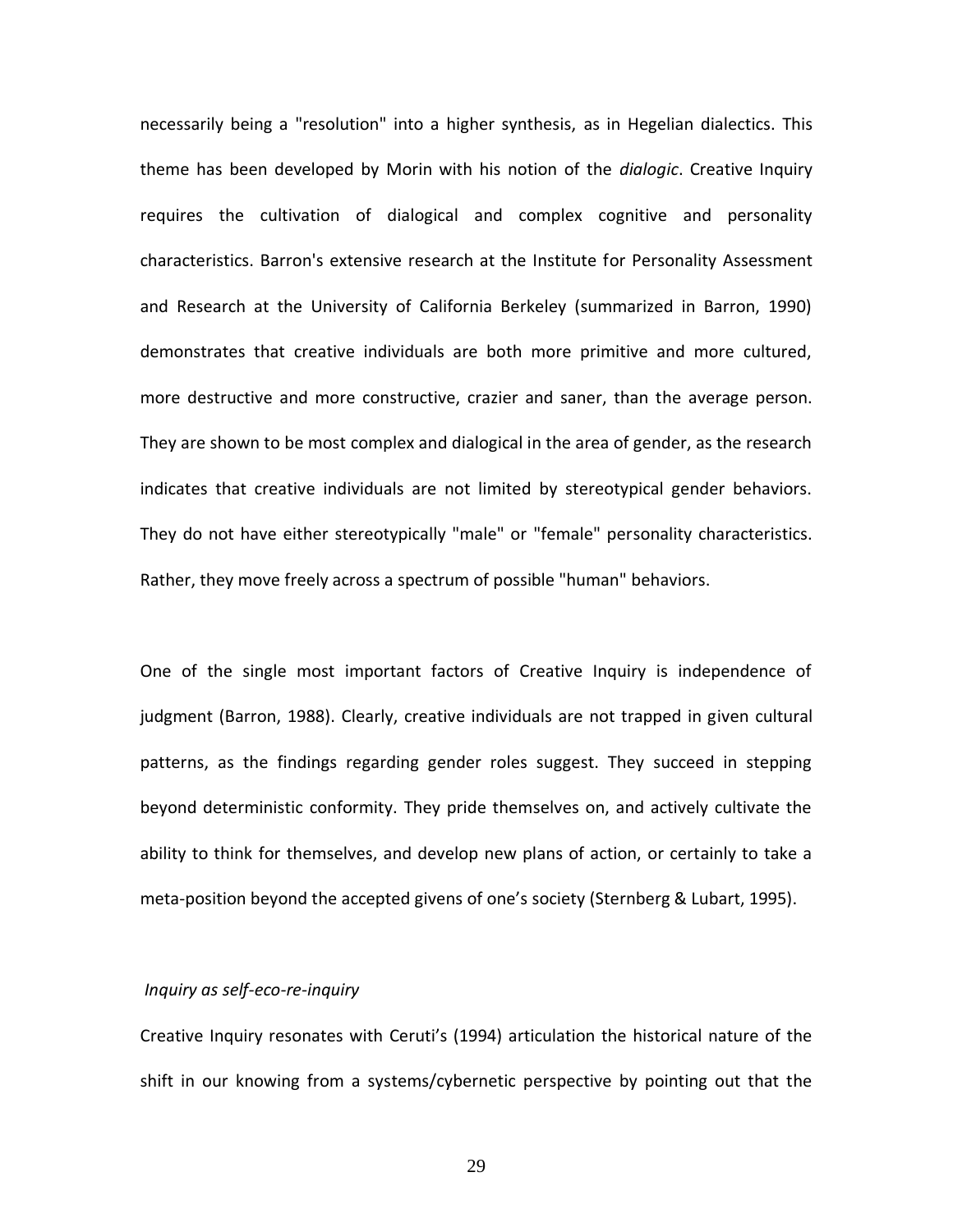latter has rejected the ideal of a fundamental, objective vantage point, the result of a neutralization of the observer's values and perspectives: an 'objective' bystander rather than a participant. No neutral language is possible or even desirable, and the observer cannot be considered as somehow standing outside of the events that are observed. In our century we have moved from viewing knowledge as a cumulatively built edifice to one of context--an ecology of knowledge. This eliminates the possibility of the knower as outsider, or bystander, and reflects an awareness of how knowledge stands not outside our world, but is in it, is in fact constitutive of our world, and all knowledge passes through problem formulations, categories, and disciplines. Knowledge from this perspective has no foundations, but it does have a history. Ceruti writes that knowledge is therefore beginning to study its own origins. In a shift triggered by Von Foerster's (1983) development of the cybernetics of cybernetics, we are studying not just observed systems, but the observing system, the context from which knowledge emerges. This is a shift from acquired knowledge (and the idea of possessing) to the roots and matrices of knowledge in history, biology, anthropology, politics, and so forth (the historically constituted and constitutive nature of knowledge).

Creative Inquiry is an ongoing process that involves a shift in perspective from cognitive foundation/foundationlessness to an existential situating of the knower in space and time with constraints and possibilities. The inquirer may not have ultimate foundations, but she has a history, exists in the present, and a future. Rather than a cognitive foundation, we have the "thrownness" of a person, a being, in a specific context. This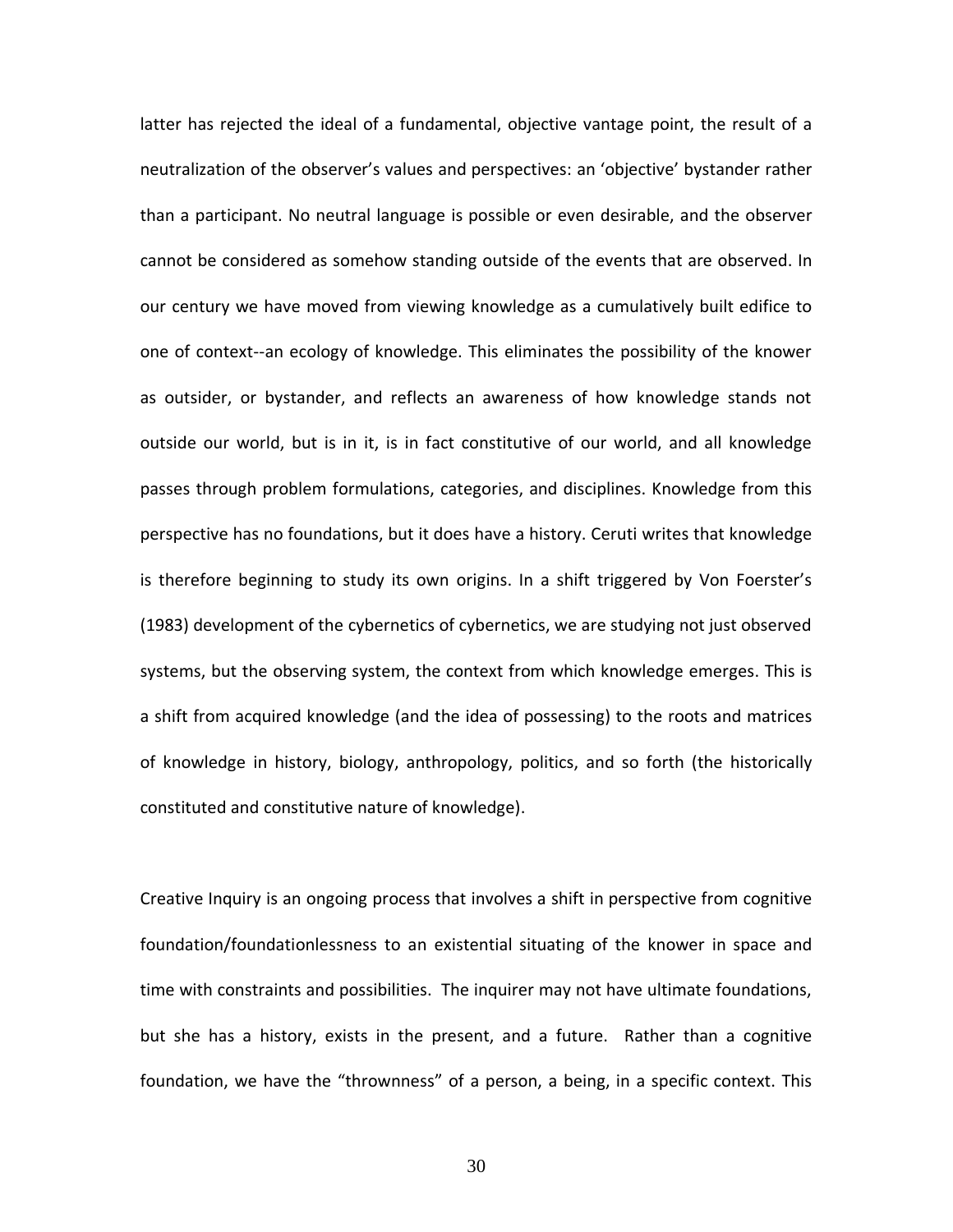history becomes itself a subject for inquiry, an opportunity to understand the matrices that makes knowledge and knowing possible. These matrices are historical, social, cultural, political, psychological. Knowing becomes a self-reflective, transdisciplinary process (Montuori, 2005b). And the lived experience of individuals in fact already resides somewhere other than the polarized extremes of Order and Disorder. Excavating our lived experience in the process of inquiry allows us to become aware of the relationship between our theories *about* the world, and our actual practice and experience in the world.

Creative Inquiry therefore involves a process of investigation into the context of knowledge in space and time, the historical constraints and the possibilities that emerge from those particular constraints. The relationship between constraints and possibilities is a dialogical one, in Morin's terms: they are cooperative/concurrent/antagonistic. Constraints are not exclusively limits to our possibilities, they also generate possibilities. The choice to follow a certain course of study or career will preclude us from engaging in other directions, but at the same time open up a new set of possibilities. Developing the skills necessary to play the piano may mean we have less or no time to devote to becoming a world-class soccer player, but the skills developed in the process open up a world of possibilities in terms of our musical experience and capacities, allowing us to perform on the piano in ways that would not have been possible had we not chosen that trajectory.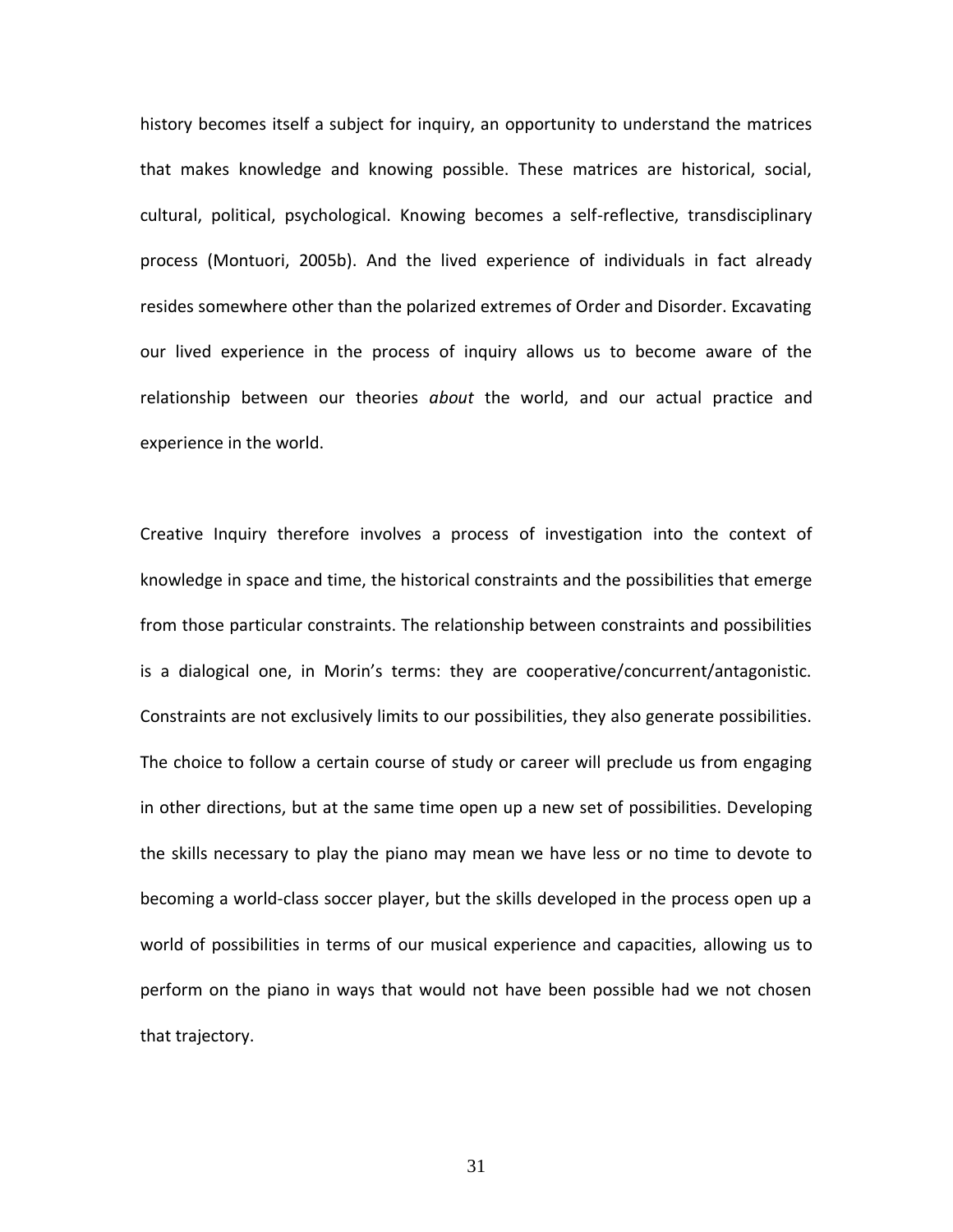Creative Inquiry stresses the integration of the observer in the inquiry. Gregory Bateson spoke of a

revision in scientific thought which has been occurring in many fields, from physics to biology. The observer must be included within the focus of observation, and what can be studied is always a relationship or an infinite regress of relationships. Never a "thing." (1972, p. 246)

In Creative Inquiry, this proposition should taken very seriously. So seriously, in fact, that all inquiry can be viewed as self-inquiry. If we take the role of the inquirer seriously, if we reject the view that the inquirer and his "subjectivity" needs to be bracketed, and should rather itself become a focus of inquiry, if we follow the premises of the second cybernetics of *observing* systems rather than *observed* systems, then inquiry becomes a different process. Reproductive education leaves out the crucial role of the inquirer and his or her horizon and creativity. Narcissistic education dives into the observing system, but in a deeply mutilated way, without questioning the nature of the self-environment relationship.

Creative Inquiry directs our attention to the construction of knowledge through this evolutionary process. Integrating the observer therefore means self-inquiry through, among other things, unpacking the evolutionary identity of the inquirer's "situated selfconsciousness." As Winter writes,

"Situated self-consciousness," in this view, is a two-part process. First, it involves the capacity to unravel or trace back the strands by which our constructions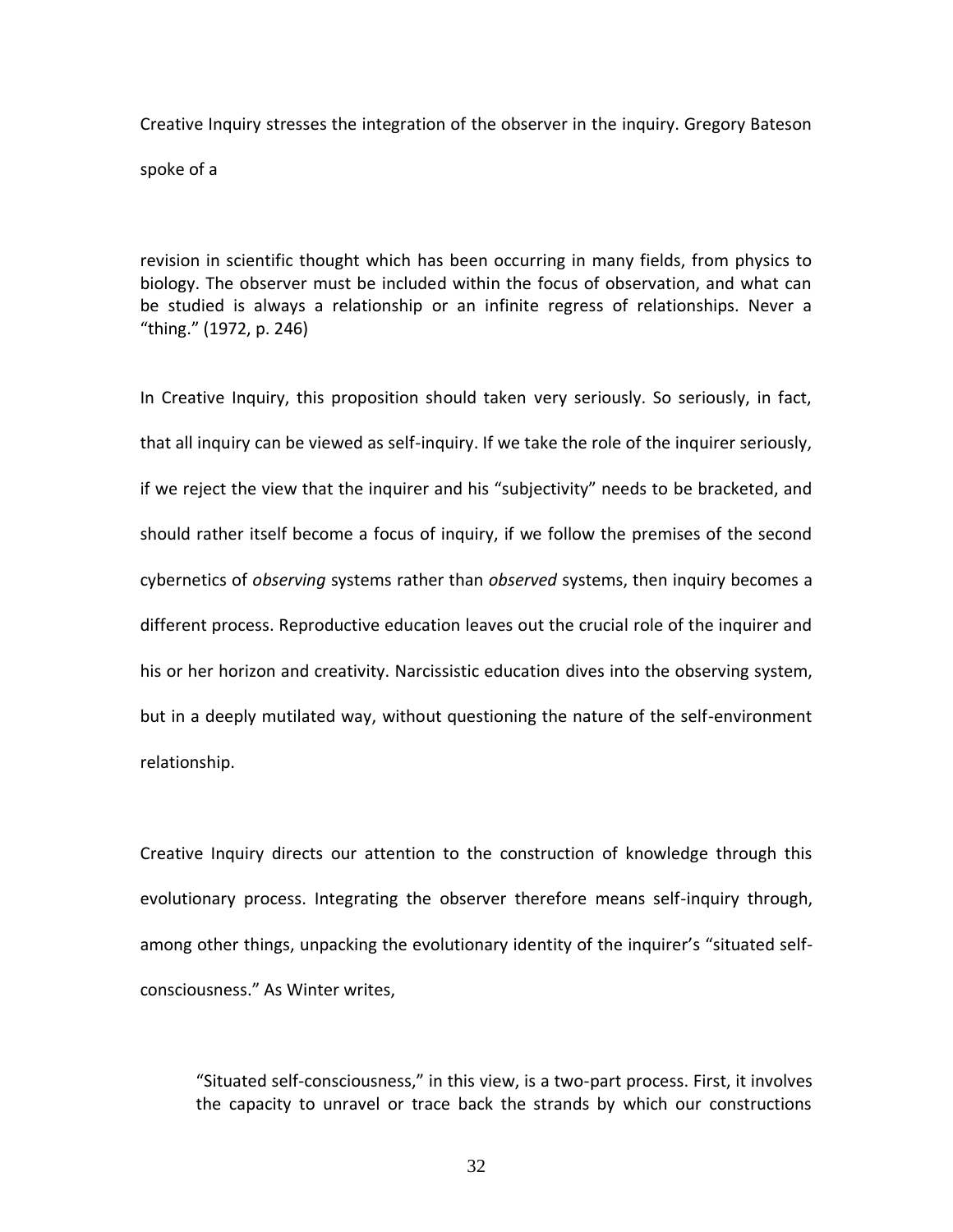weave the world together. Although we may be situated in a web of belief, there is nothing that prevents us from making those beliefs *translucent*, and thus amenable to reflection. Nothing, that is, except for a lack of imagination, Second, situated self-consciousness involves the ability to imagine how the world might be constructed differently.…In either event, situated self-consciousness depends upon an act of the imagination that transports one "beyond" his or her previous conceptions….it is a process of rendering our constructions translucent and then seeing past them to different, perhaps more productive constructions.

Winter, S., cited in Johnson, (1993)

Creativity therefore takes on a double role. On the one hand, it is needed to "unravel or trace back" the way that we construct our world, our "thrownness," our "facticity," our evolutionary trajectory, the very fact that knowing exists in a context of being in time. It allows us to uncover our origins as human beings with a history, cultural conditioning, habits, constraints and possibilities. And creativity also allows us to explore the extent to which we are our history, but also offers us insights into our ability to envision and create our future (Bocchi and Ceruti, 2002).

Creative Inquiry offers us the opportunity to explore the knower in the process of knowing (Montuori, 2006). It views inquiry as a creative process—a process of self-ecore-creation. It goes beyond the conformism of Reproductive education and the ultimate meaninglessness of Narcissistic learning to engage in a process of collaborative self-ecocreation, and invites us to see the crisis of the future as an opportunity for inquiry, for a greater understanding of where who we are and where we are coming from, our planetary context and the web of interactions that we are embedded in. It invites us to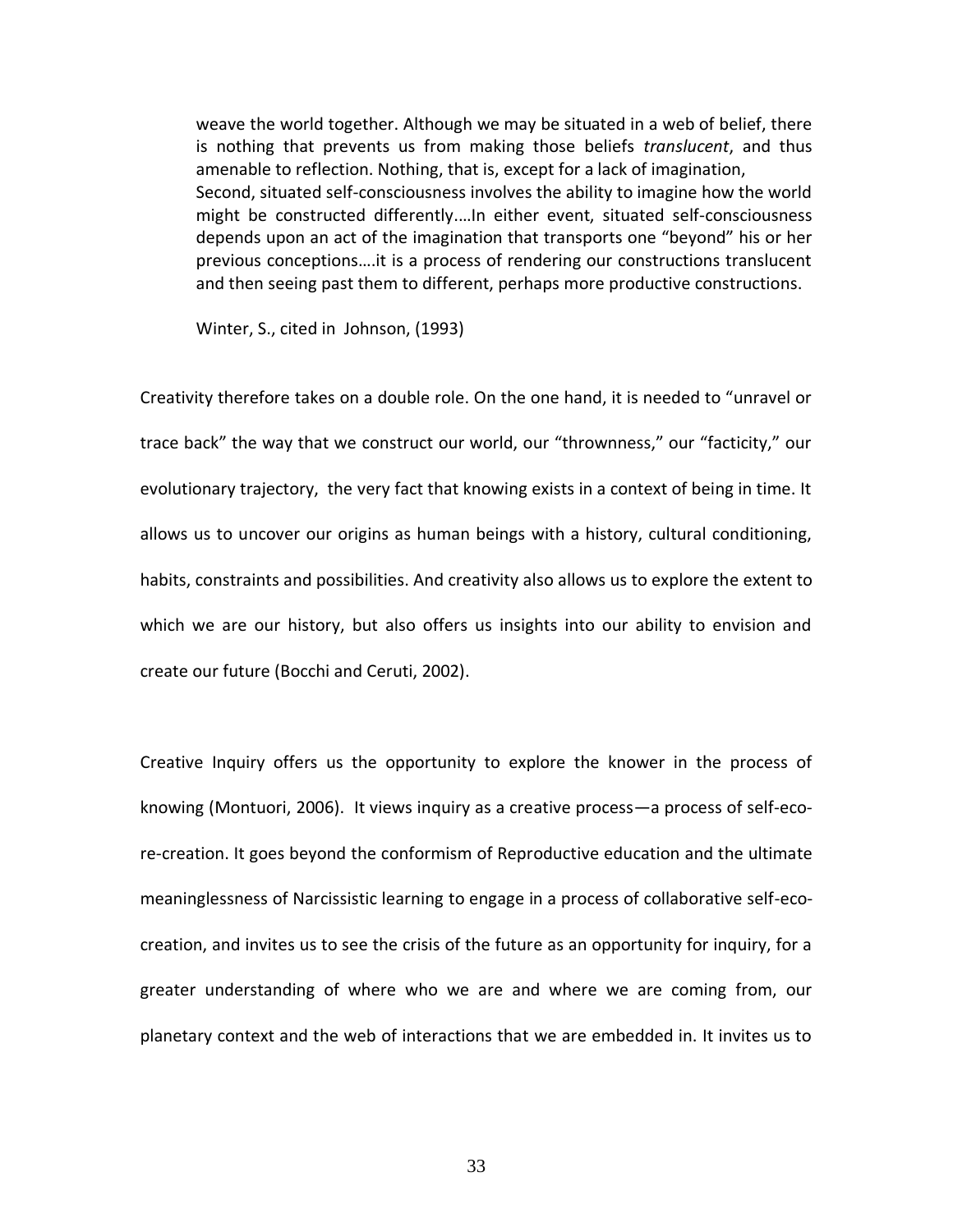understand our past and envision possible futures, in a process of collaborative creativity, as an inquiry—not as narcissistically isolated and self-centered individuals.

## *Concluding remarks*

In this essay I have sketched out three approaches to the present Crisis of the Future. I have looked at this crisis from three perspectives. Two involve approaches to *knowledge*, Reproductive and Narcissistic. The third involves an approach to *inquiry*, which recognizes the creative and constitutive role of inquiry as a way of thinking about the future.

What Creative Inquiry points to first of all is a) an ongoing dialogical process rather than a static opposition, thus addressing the double bind of Cartesian Anxiety b) the necessary interaction (rather than polarization) of order and disorder in living systems, and c) the fact that Order and Disorder are always in the context of a process of interaction that involves organization. This organization is not a disembodied cogito, but a participation in existence—a self-eco-re-organization. Living systems "navigate" that edge between order and disorder, where one extreme would involve rigidity, and the other dissolution.

The communicative element in our simultaneous inherence and separation in the world allows for a constant dialog in relationship to increase our possibilities in the face of constraints. Creative Inquiry therefore stresses the importance of complexity, heterogeneity and diversity (Morin, 1994), and views the ethical imperative as an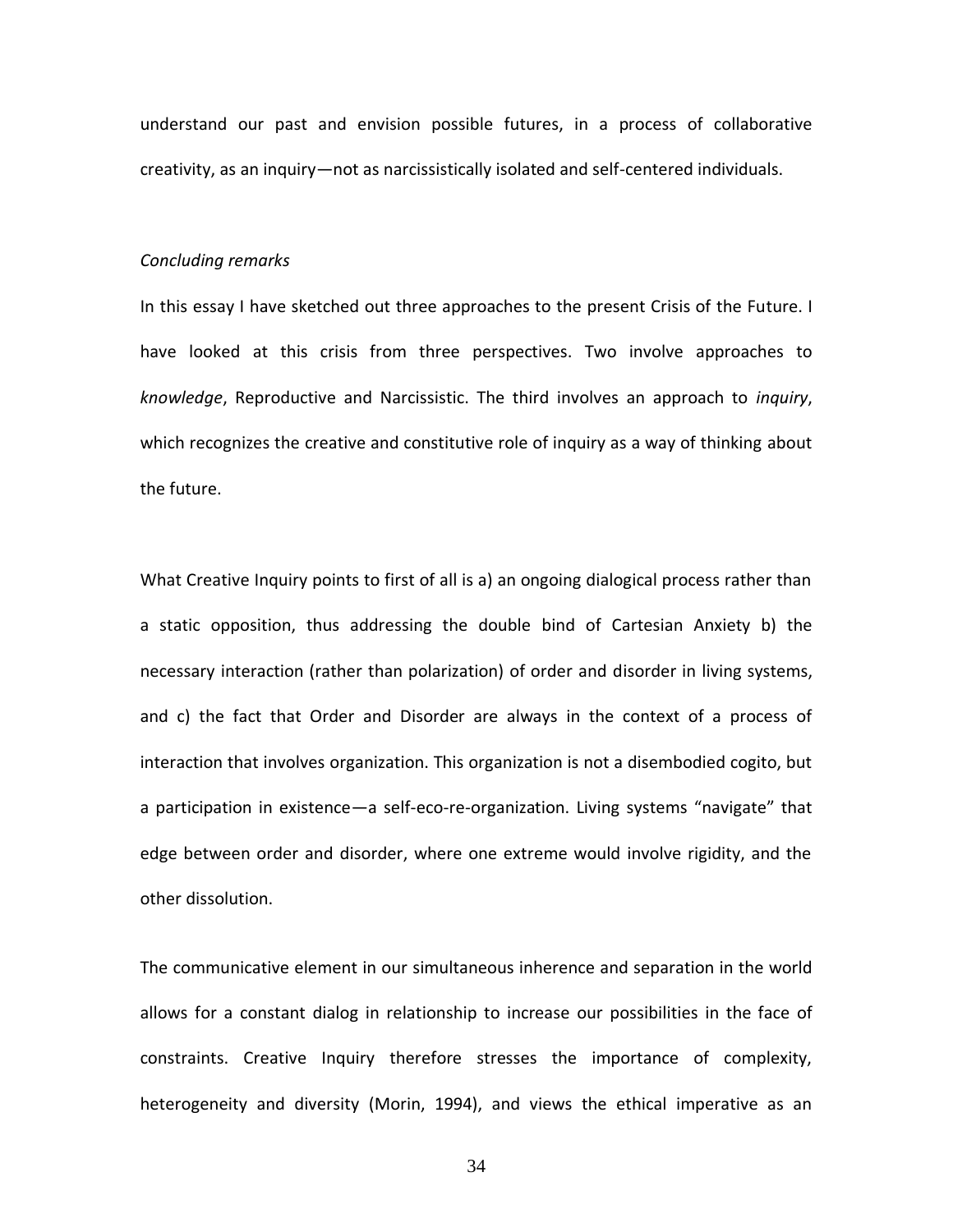invitation to act always so as to increase the number of choices (Von Foerster, 1990). This is a form of dialogical consciousness, which can be critical of self and others particularly when we reduce diversity and heterogeneity of views, when voices are silenced, and when we attempt to shut down the very dialogue that makes our existence possible. The concern is also to increase possibilities for ourselves and for others, and to ensure there is a sufficient capacity for contexts which allow diversity to emerge. Acting is creating and creates irreversible historical events. And this creation does not occur in isolation--it occurs in interactions and interdependence. Unlike solipsistic views that argue we have only an interpretation of the world, which may be totally arbitrary and contingent, from the self-eco-re-organizing perspective we have an active, embodied relationship with the world, rather than just a description of it. Our knowledge is therefore at all times relational, and relative, but real and consequential nevertheless. It is not an isolated cogito, but an embodied, embedded process.

Creative Inquiry emerges out of the constant self-eco-re-organization of self and other, subjectivity and objectivity, order and disorder, unity and diversity, knowing and notknowing. The music we make is with others, at all times. Our creative process, our creative inquiry can be likened to the exploration of jazz musicians as they explore and learn together new ways to participate in the interpretation of songs they have chosen. These songs become vehicles for improvisation, where the interaction of the musicians leads to a new organization that emerges from the interaction of order and disorder.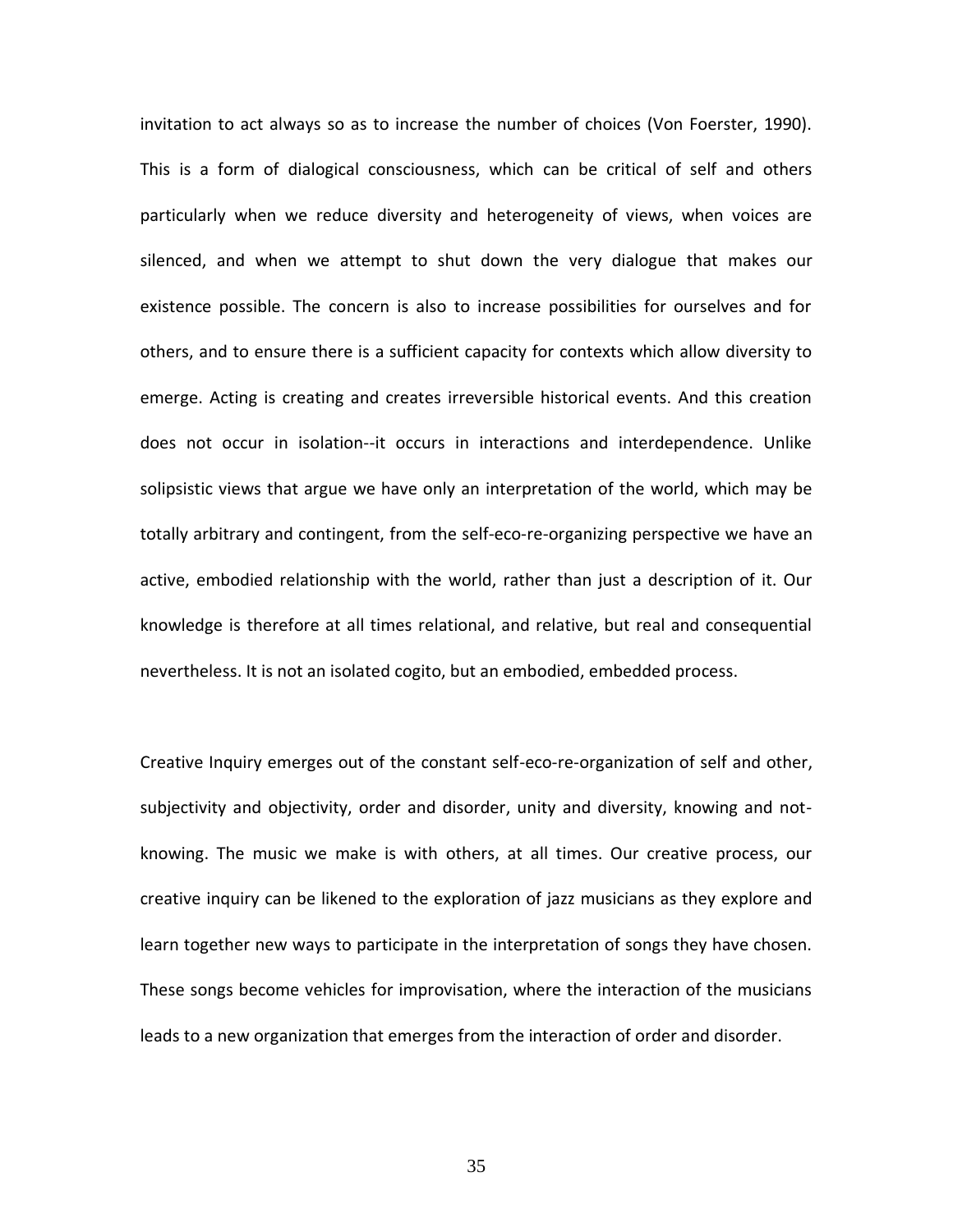Creative Inquiry is an invitation to creatively participate in our *common* destiny, and in our *community* of destiny. It is an invitation to learn, to embrace the complexity, difference, pluralism, uncertainty, and to approach life itself with an attitude of inquiry, rather than conform to pre-existing frameworks or recede into self-absorption. To return to Anderson's image that opened this article, Creative Inquiry suggests there is an alternative to the closed system of a Reproductive religious or ethnic system, and the closed system of endless Narcissistic consumerism. Both are ultimately passive, and neither recognizes the human gift of creativity. If Reproductivism privileges Objectivity (in the sense of external authority) and Community, and Narcissism privileges Subjectivity and Individuality, Creative Inquiry invites us to explore who we are in community, where our beliefs originate, how we engage the process of knowing and of inquiry, and how we may collaboratively envision and create better futures for ourselves and those who are to come after us.

## **References**

Anderson, W. T. (1990). *Reality is not what it used to be*. San Francisco: Harper. Barron, F. (1963). The needs for order and disorder as motives in creative action. In Taylor, C.W., & Barron, F. (Eds.) pp. 139-152. *Scientific creativity: its recognition and development.* New York: Wiley.

Barron, F. (1968). *Creativity and personal freedom.* New York: Van Nostrand.Barron,

F. (1990). *Creativity and psychological health*. Buffalo, NY: Creative Education Foundation. (Original work published 1963.)

Barron, F. (1988). Putting creativity to work. In R. Sternberg (Ed.), *The nature of creativity* (pp. 76-98). Cambridge: Cambridge University Press.

Barron, F. (1994). *No rootless flower*. *Thoughts on an ecology of creativity*. Creskill, NJ.: Hampton Press.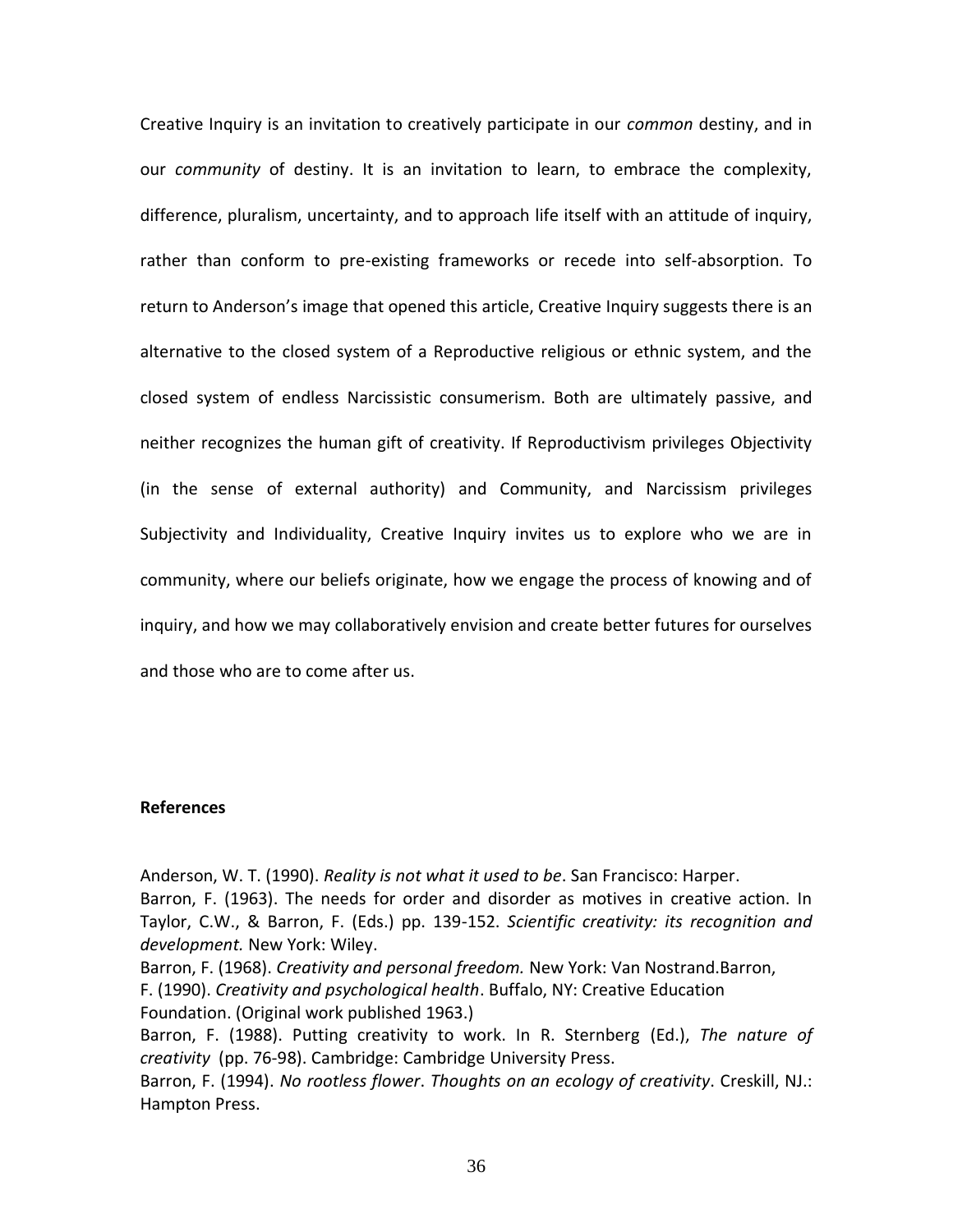Barron, F., Montuori, A., & Barron, A. (Eds.), (1997). *Creators on creating*. New York: Tarcher/Putnam.

Berliner, P.F. (1994) *Thinking in jazz: The infinite art of improvisation*. Chicago: University of Chicago Press.

Bernstein, J. (2005). *The abuse of evil. The corruption of politics and religion since 9/11*. Malden, MA: Polity Press.

Bernstein, R. J. 1983. *Beyond objectivism and relativism. Science,*

*hermeneutics, and praxis*. Philadelphia: University of Pennsylvania Press.

Bocchi, G. & Ceruti, M. (2004). *Educazione e globalizzazione*. Milano: Raffaello Cortina.

Bocchi, G. & Ceruti, M. (2002). *The narrative universe.* Cresskill, NJ.: Hampton Press.

Ceruti, M. (1996). *Constraints and possibilities. The evolution of knowledge and knowledge of evolution.* New York: Gordon & Breach.

Goehr, L. (1992). *The imaginary museum of musical works*. New York: Oxford University Press.

Higgins, K. (1991). *The music of our lives*. Philadelphia, PA: Temple University Press.

Johnson, M. (1993). *Moral imagination. Implications of cognitive science for ethics*. Chicago: University of Chicago Press.

Kauffman, S. (1995)*. At home in the Universe. The search for the laws of selforganization and complexity*. New York: Oxford University Press.

Low, A. (2002). *Creating Consciousness*. Oregon: White Cloud Press.

Lyotard, J-F. 1979. *The postmodern condition: A report on knowledge*.

Minneapolis, MN: University of Minnesota Press.

Manghi, S. 1990. *Il gatto con le ali. Ecologia della mente e pratiche sociali,* Feltrinelli, Milano.

May, R. (1977). *The courage to create*. New York: Norton.

Montuori, A. (2006). The quest for a new education: from oppositional identities to creative inquiry. ReVision, Winter, 28, 3, pp. 4-21.

Montuori, A. (2005a). Come leader e gruppi dirigenti construiscono nemici per crearsi consenso nella collettività: analisi della mente totalitaria e anti-pluralistica. *Narrare il Gruppo: Prospettive Cliniche e Sociali*. 3, 3, 63-86.

Montuori, A. (2005b). Gregory Bateson e la sfida della transdisciplinarietà. *Elites*. *2/2005*, pp. 4-15.

Montuori A., & Purser, R. (Eds.) (1999). *Social Creativity, Volume 1*. Cresskill, NJ: Hampton Press.

Montuori, A., & Purser, R. (1995). Deconstructing the lone genius myth: Towards a contextual view of creativity. *Journal of Humanistic Psychology*. 35, 3, pp. 69-112.

Morin, E, Kern, A.B. 1999 . *Homeland Earth. A manifesto for the new millennium*. Cresskill, NJ: Hampton Press.

Morin, E. 1994. *La complexité humaine*. [ Human complexity] Paris:

Flammarion.

Morin, E. (1989). *La conoscenza della conoscenza*. [Knowledge of knowledge.] Milano: Feltrinelli.

Ogilvy, J. (1995). *Living without goals*. New York: Doubleday.